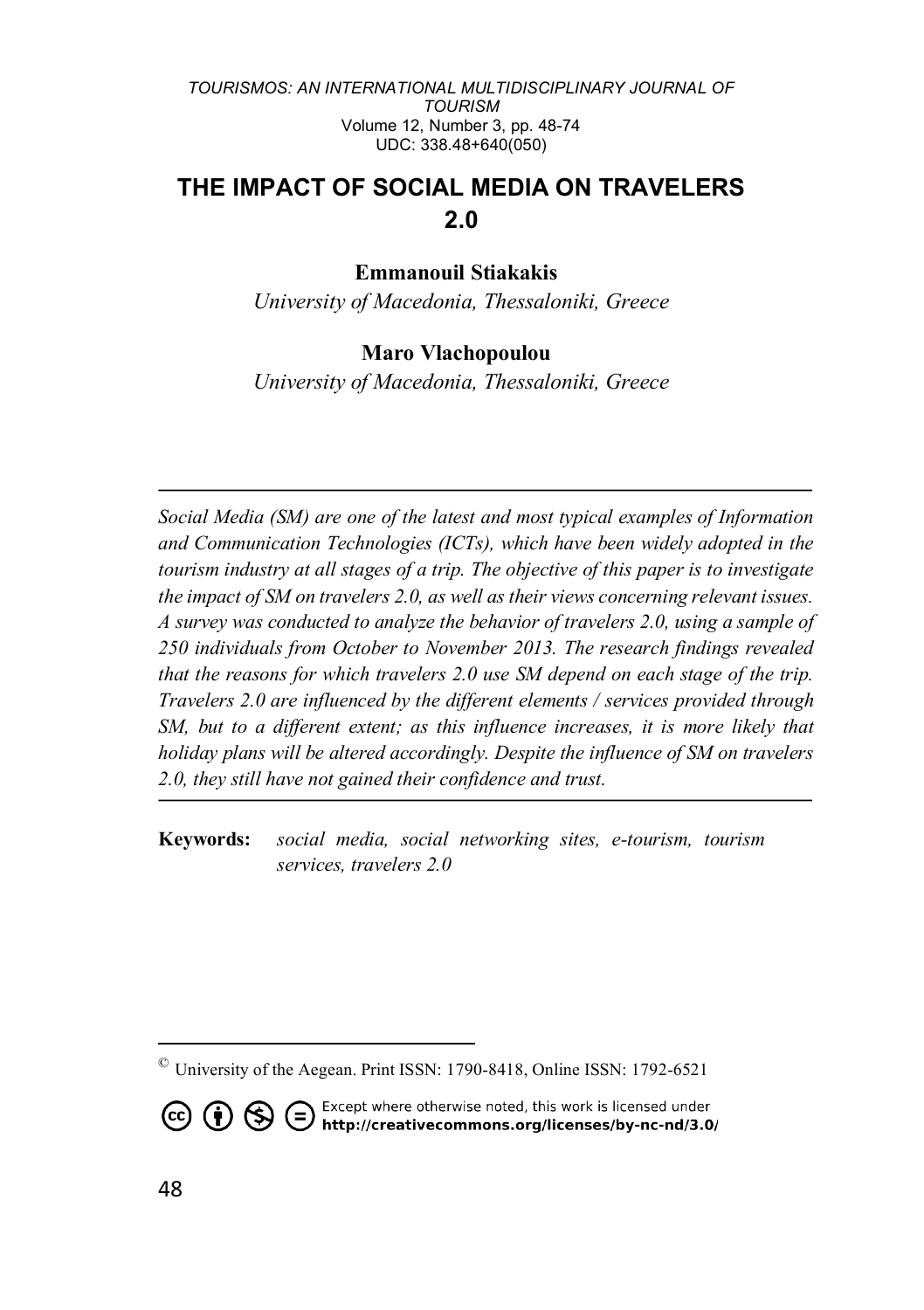### **INRODUCTION**

Tourism is one of the major industries that have been closely related to Information and Communication Technology (ICT) developments. The influence of ICTs and particularly the Internet upon tourism is strong and multifaceted. The use of Internet services is a key factor for the increase of efficiency and promotion of tourist products worldwide at a low cost (Drosopoulou, 2012).

The growth of social media (SM) has caused significant changes leading to a different way of managing tourism businesses (Kavoura & Stavrianea, 2014). A lot of research has been focused on the impact of SM on users' lives and companies' performance, since the vast majority of tourism organizations showed a growing interest in the opportunities created by the mass and rapid spread of SM (Leung et al., 2013). SM are defined by Kaplan and Haenlein (2010) as "a group of Internet-based applications built on the ideological and technological foundations of Web 2.0, and which allow the creation and exchange of User Generated Content (UGC)". This definition is accepted in the context of this paper. Furthermore, Cohen (2011) summarized thirty SM definitions regarding different perspectives, as SM continue to evolve and their uses change and expand. In the tourism sector, Web 2.0, also referred to as "Travel 2.0", changes the online travel industry, since travel planning and booking on the Web are among the most popular online activities and online travel sales are growing at an explosive rate (Yoo & Gretzel, 2012). Travel 2.0 includes different applications, such as media and content syndication (RSSfeeds), mashups, tagging, wikis, Web forums, travel communities, customer rating and evaluation systems, podcasting, blogs, microblogging, photo sharing, and video sharing. The effective penetration of SM technology in the tourism sector has enabled users/travelers 2.0 to interact with businesses (Ye et al., 2011).

This paper aims to investigate the impact of SM on travelers 2.0, focusing on particular aspects, such as the use of SM types, the use of SM at all stages of traveling, the views of travelers-users about the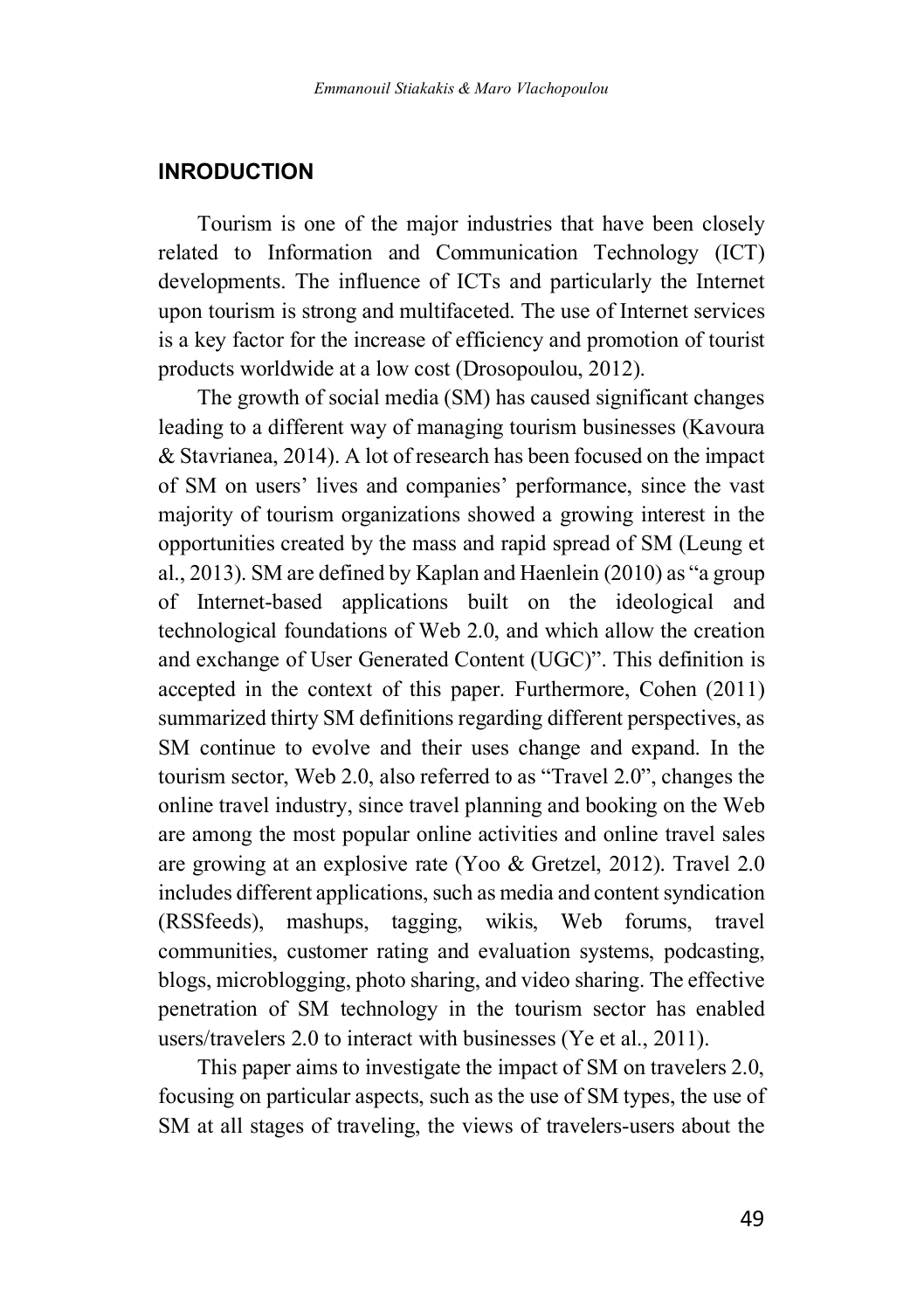information provided through SM, as well as their views about the trustworthiness of this information. The rest of the paper is structured as follows: the next section provides a summary of previous studies and researches in this field. Following that, there is a section that presents our research hypotheses and the methodology adopted, which is built upon an online survey. The findings of the research are presented in a following section; conclusions and future research directions are summarized in the final two sections.

## **LITERATURE REVIEW**

It is a fact that ICTs have transformed the tourism industry, changing radically the way that businesses operate (Dodd & Johnson, 2011). A recent comprehensive literature review about SM in tourism and hospitality (Leung et al., 2013), from both the consumers' and suppliers' perspective, revealed that although extant research generally paid more attention to suppliers' application of SM, the successful practice of SM still remains largely unknown to scholars and practitioners. Furthermore, regarding the specific stage of the traveling process, the use and impact of SM on the research travel planning process, particularly the information search in the "pre-trip" phase, was overemphasized among customer-centric studies. Before and during trips, tourists use SM to gain information about the means and conditions of the trip, share their experiences, and compare destinations and services related to traveling (Parra-López et al., 2011). According to the latest findings of a review study of Zeng and Gerritsen (2014), SM research in tourism is still in its infancy, although it has been increasingly broadening and deepening its interests. Therefore, they identify gaps in the current research literature, in particular with regard to "the impact of SM on travel behaviors during the trip, the local community's social and cultural aspects, and the different impacts of SM between SM users and nonusers".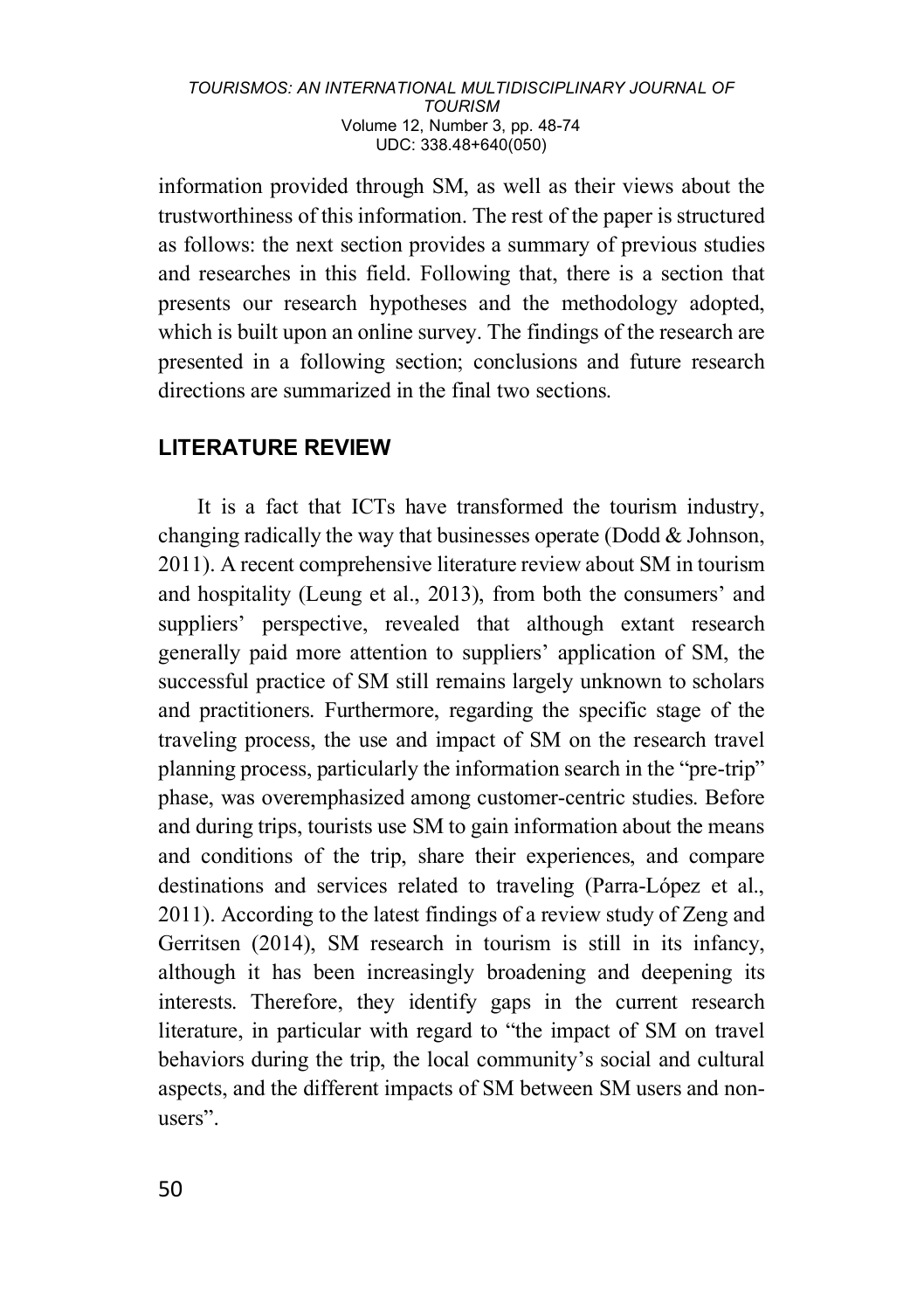This section deals with assessing and discussing previous but recent (after 2010) primary research investigations, related to the impact of SM on tourists, focusing on particular issues, such as: the SM type used, the tourists' profile, their use at all stages of traveling, their specific application areas, the views of users about the content that tourism companies share in these pages, and finally the trustworthiness and the level of user satisfaction.

Table 1 lists selected articles related to the impact of SM on tourists, based on the above mentioned research objectives and their research focus. Each article was carefully read through by the two authors of this paper in order to analyze and classify its content. As several studies included SM research on a lot of issues, a study could be assigned to more than one research objectives.

| Research area         | Research focus                                                                                                                        | References                                                      |
|-----------------------|---------------------------------------------------------------------------------------------------------------------------------------|-----------------------------------------------------------------|
|                       | Search engines and social<br>networking sites                                                                                         | Xiang & Gretzel $(2010)$                                        |
|                       | Travel blogs                                                                                                                          | Volo (2010)                                                     |
|                       | Online reviews                                                                                                                        | Sparks & Browning $(2011)$                                      |
| Social media<br>types | Facebook; The effects of<br>online social media on<br>websites<br>tourism<br>(Facebook and Twitter);<br>Types of social media<br>used | Milano, Baggio & Piattelli<br>$(2011)$ ; Yoo & Gretzel $(2012)$ |
|                       | online<br>social<br>Primary<br>networks used for travel<br>purposes $\&$<br>users'<br>perceived experience                            | Nusair, Erdem, Okumus &<br>Bilgihan (2012)                      |

Table 1. Previous empirical investigations regarding the impact of social media on tourists/travelers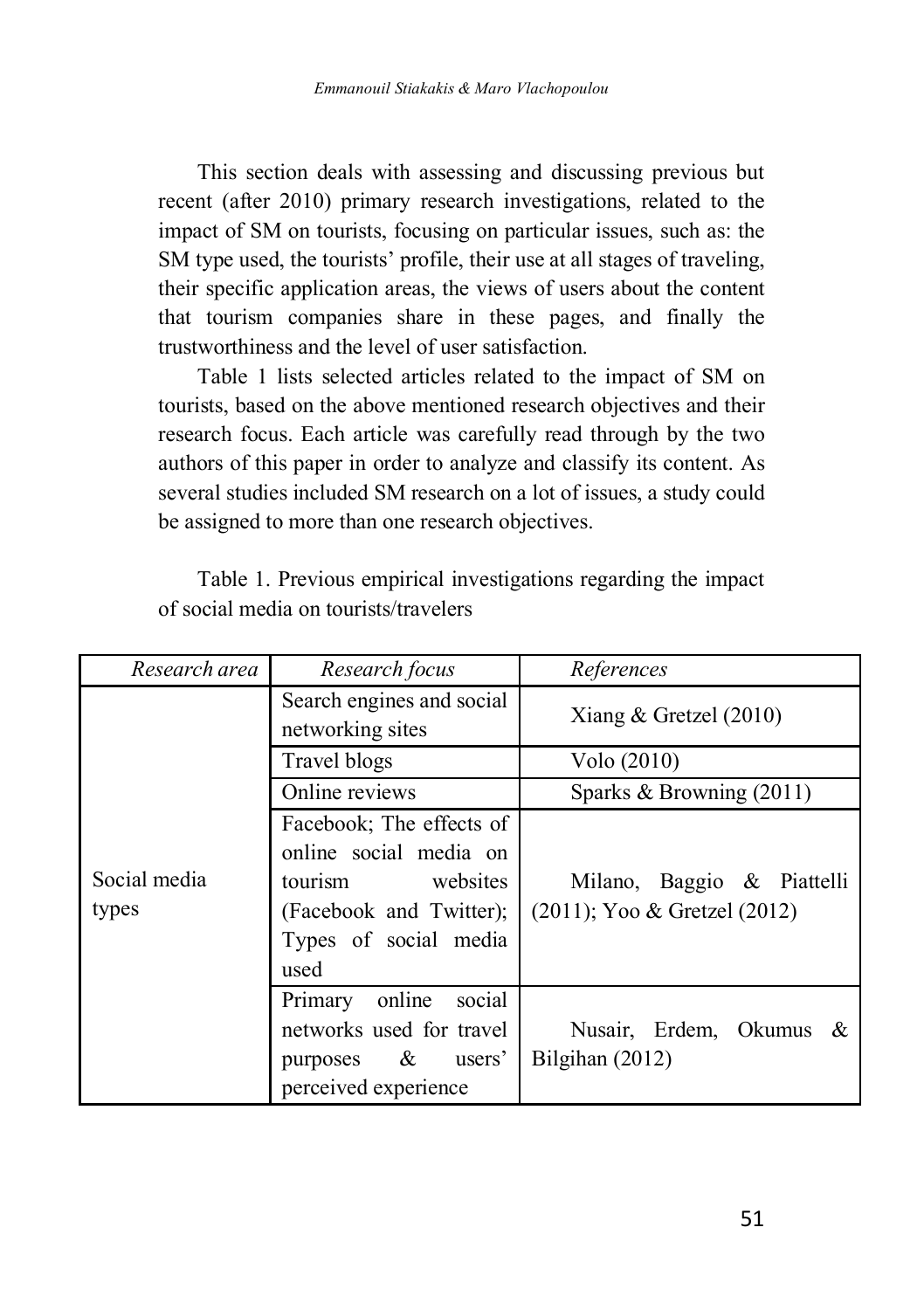|                   | Virtual communities &                | Buhalis<br>$&$ Foerste<br>(2014);   |
|-------------------|--------------------------------------|-------------------------------------|
|                   | mobile platforms                     | Lange-Faria & Elliot (2012); Xiang, |
|                   |                                      | Wang, O'Leary & Fesenmaier          |
|                   |                                      | (2015)                              |
|                   |                                      |                                     |
|                   | Twitter                              | Sotiriadis & Zyl (2013)             |
|                   | Consumer narratives                  | Tussyadiah, Park & Fesenmaier       |
|                   |                                      | (2011)                              |
|                   | Influence of personality,            |                                     |
|                   | patterns of use, impacts             |                                     |
|                   | planning,<br>trip<br><sub>on</sub>   |                                     |
|                   | characteristics of travel-           | Yoo & Gretzel (2011, 2012)          |
|                   | related social media users           |                                     |
|                   | and creators                         |                                     |
|                   | Statistical<br>measures              |                                     |
|                   | about the use of social              | Santos<br>-Stikky-media.com         |
|                   | in tourism<br>media<br>by            | (2012)                              |
|                   | World Travel Market                  |                                     |
| Tourists' profile | How the use of social                |                                     |
| & tourists'       | networks affects the way             | Lab42.com (2012)                    |
| behaviour         | people travel                        |                                     |
|                   | Implications<br>of<br>user-          | Wilson, Murphy & Cambra             |
|                   | generated content                    | Fierro $(2012)$                     |
|                   | The<br><b>SM</b><br>of<br>use        |                                     |
|                   | throughout a trip among              |                                     |
|                   | travelers-residents of the           | Fotis,<br>Buhalis & Rossides        |
|                   | Soviet<br>Former<br>Union            | (2012)                              |
|                   | Republics                            |                                     |
|                   | Effects of SM on Greek               | Bizirgianni & Dionysopoulou         |
|                   | youth tourism                        | (2013)                              |
|                   | social<br>$\alpha$ f<br><b>Users</b> |                                     |
|                   | networking<br>from<br>sites          | Kim & Tussyadiah (2013)             |
|                   | Korea                                |                                     |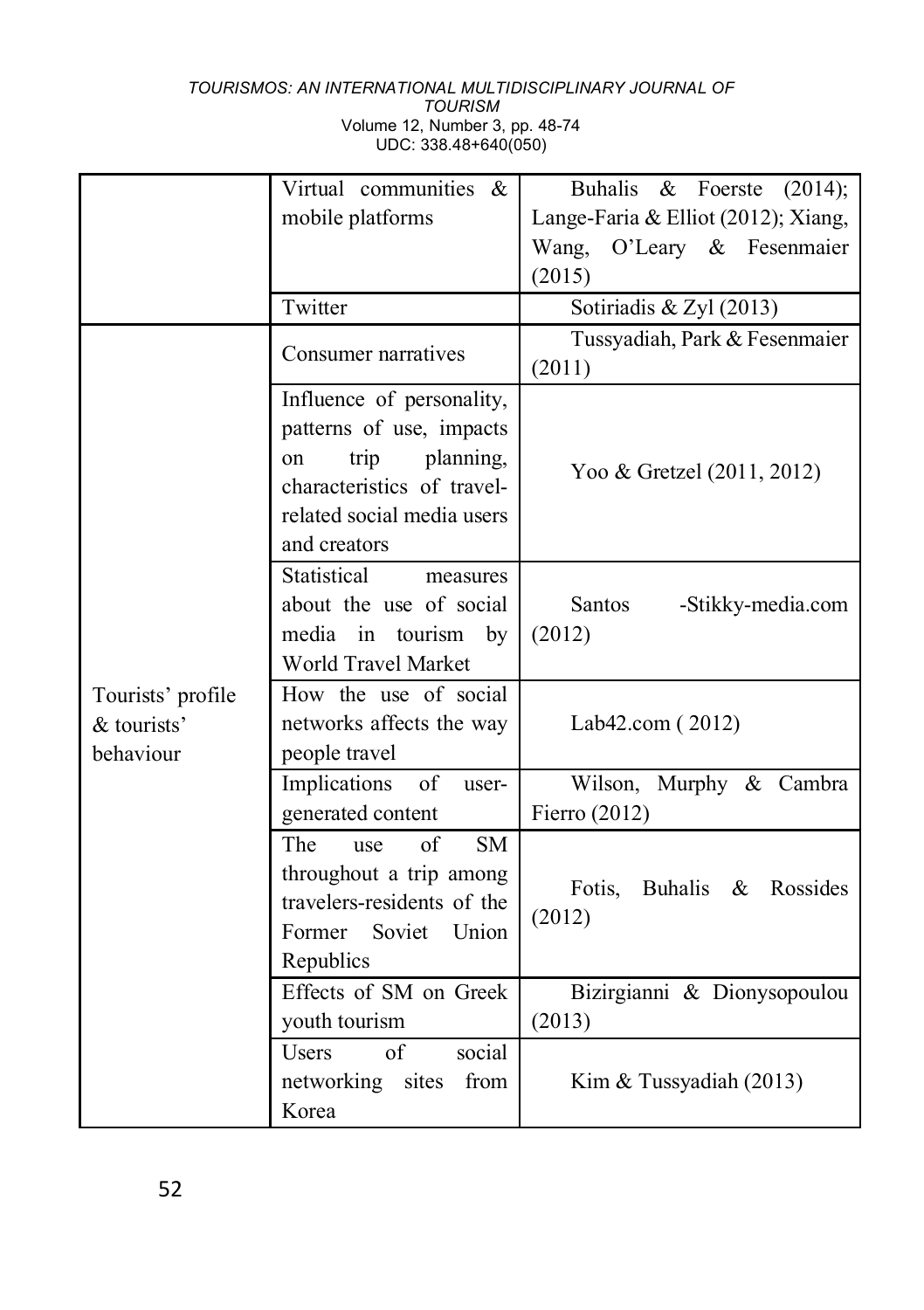|                                                                                                                               | Scandinavian<br>tourists'<br>perceptions,<br>of<br>types<br>content creators<br>Twitter users behaviour | Jacobsen<br>Munar<br>&<br>(2013,<br>2014)<br>Sotiriadis & Zyl (2013)                                                                                                                                                                                                                                                                                                            |
|-------------------------------------------------------------------------------------------------------------------------------|---------------------------------------------------------------------------------------------------------|---------------------------------------------------------------------------------------------------------------------------------------------------------------------------------------------------------------------------------------------------------------------------------------------------------------------------------------------------------------------------------|
| Role of social<br>media at all the<br>stages of a journey<br>/ traveling<br>process: before,<br>during, and after<br>the trip | "pre-trip" stage                                                                                        | Burgess, Sellitto, Cox<br>$\&$<br>Buultjens (2011); Fotis, Buhalis &<br>Rossides (2011); Huang, Basu &<br>Hsu (2010); Lab42.com (2012); Lee<br>(2011); Lo, McKercher, Lo, Cheung<br>Law<br>(2011);<br>Parra-López,<br>&<br>Bulchand-Gidumal, Gutiérrez-Taño<br>& Díaz-Armas (2011); Sparks &<br>Browning (2011); Xiang & Gretzel<br>(2010); Yoo & Gretzel (2010, 2011,<br>2012) |
|                                                                                                                               | "during-trip" stage                                                                                     | Fotis, Buhalis<br>Rossides<br>$\&$<br>(2011); Kim & Tussyadiah (2013);<br>Lab42.com (2012); Lee (2011);<br>Munar & Jacobsen (2013); Sparks<br>& Browning (2011); Tussyadiah,<br>Park & Fesenmaier (2011); Zehrer,<br>Crotts & Magnini (2011)                                                                                                                                    |
|                                                                                                                               | "post-trip" stage                                                                                       | Fotis, Buhalis & Rossides<br>(2011); Huang, Basu & Hsu (2010);<br>Lab42.com (2012); Lee (2011);<br>Munar & Jacobsen (2013); Parra-<br>López,<br>Bulchand-Gidumal,<br>$\&$<br>Gutiérrez-Taño<br>Díaz-Armas<br>(2011); Yoo & Gretzel (2011, 2012)                                                                                                                                 |
| Trustworthiness<br>and level of user<br>satisfaction                                                                          |                                                                                                         | Sellitto,<br>Burgess,<br>Cox<br>$\&$<br><b>Buultjens</b><br>(2011);<br>Munar<br>&<br>Jacobsen<br>(2013);<br>Sparks<br>$\&$                                                                                                                                                                                                                                                      |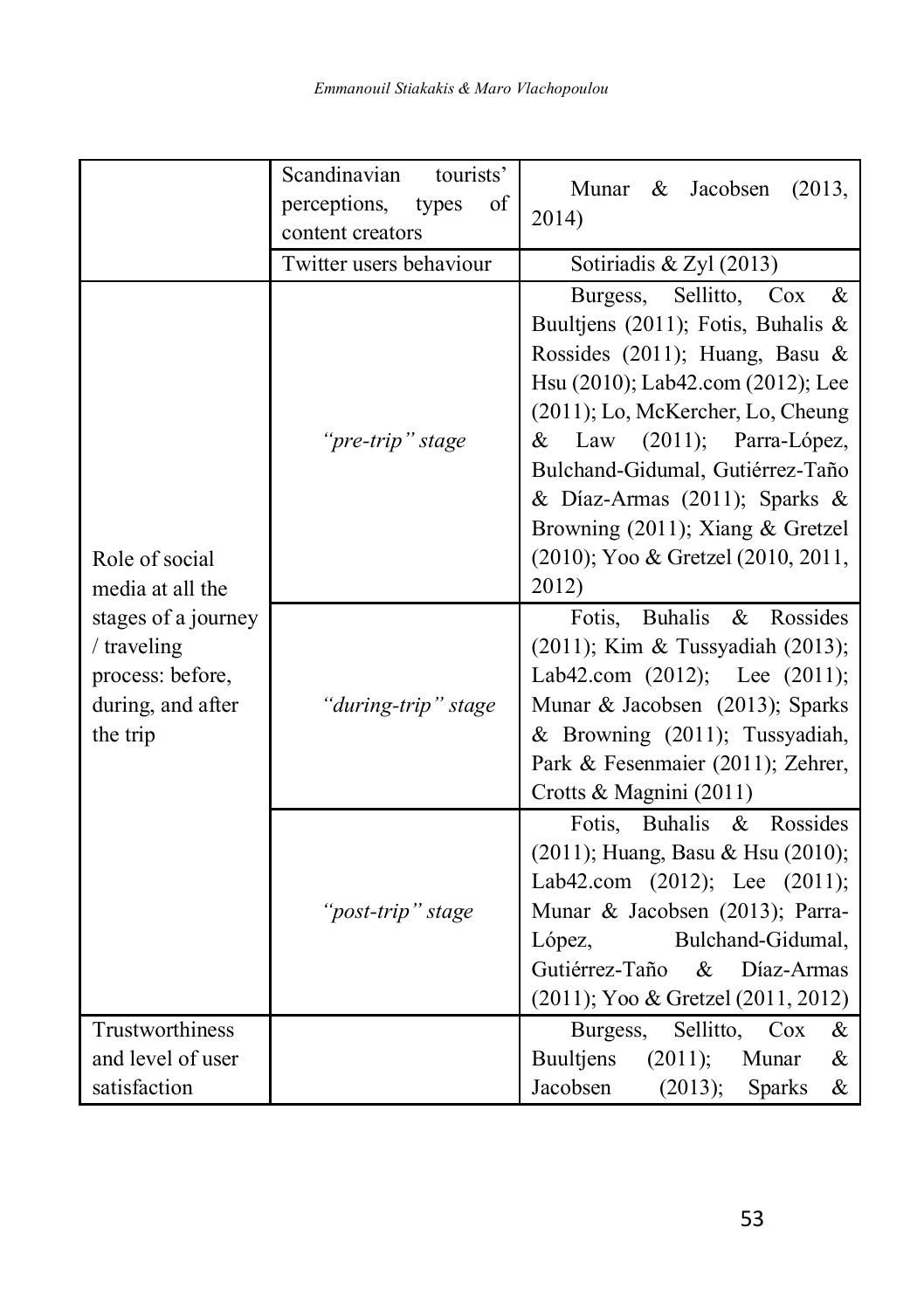|  | Browning (2011); Yoo & Gretzel |
|--|--------------------------------|
|  | (2010)                         |

## *THE USE OF SOCIAL MEDIA TYPES*

The growth of SM webpages has caused many changes globally in the way that the tourism industry has been developed (Kalala, 2011). SM offer a number of different applications for their members who want to communicate more and more in order to share information and experiences. Therefore, SM are becoming increasingly important for the tourism industry (Senders et al., 2013).

Various types and applications of SM currently exist and new SM webpages appear online every day. Using these various forms of SM, a growing number of online users become increasingly involved in various online activities by consuming, participating, and generating content online. Among these various types of SM used by travelers, travel blogs were identified not just as a good platform that can communicate travel experiences outside of the narratives of tourism marketers, but also as an effective tool for promotion, product distribution, management, and research (Volo, 2010). In terms of SM types used, the findings of previous studies (Xiang et al., 2015; Ayeh et al., 2013; Leung et al., 2013; Xiang & Gretzel, 2010) indicated that the majority of online users just use the content posted by others and only a small number of them create online content including text, images, audio, and video. Based on the findings of two national surveys on travelers' SM use, conducted in the United States in 2008 and 2010, online travel agency and auction sites (Expedia, Travelocity, Priceline, etc.), general search engines (Google, Yahoo!, etc.), and service provider websites (airlines, hotels, rental cars, etc.) were most prominently used in online travel searches. However, pure SM sites like blogs and communities, as well as photo/video sharing sites and social networking sites are also used in the context of online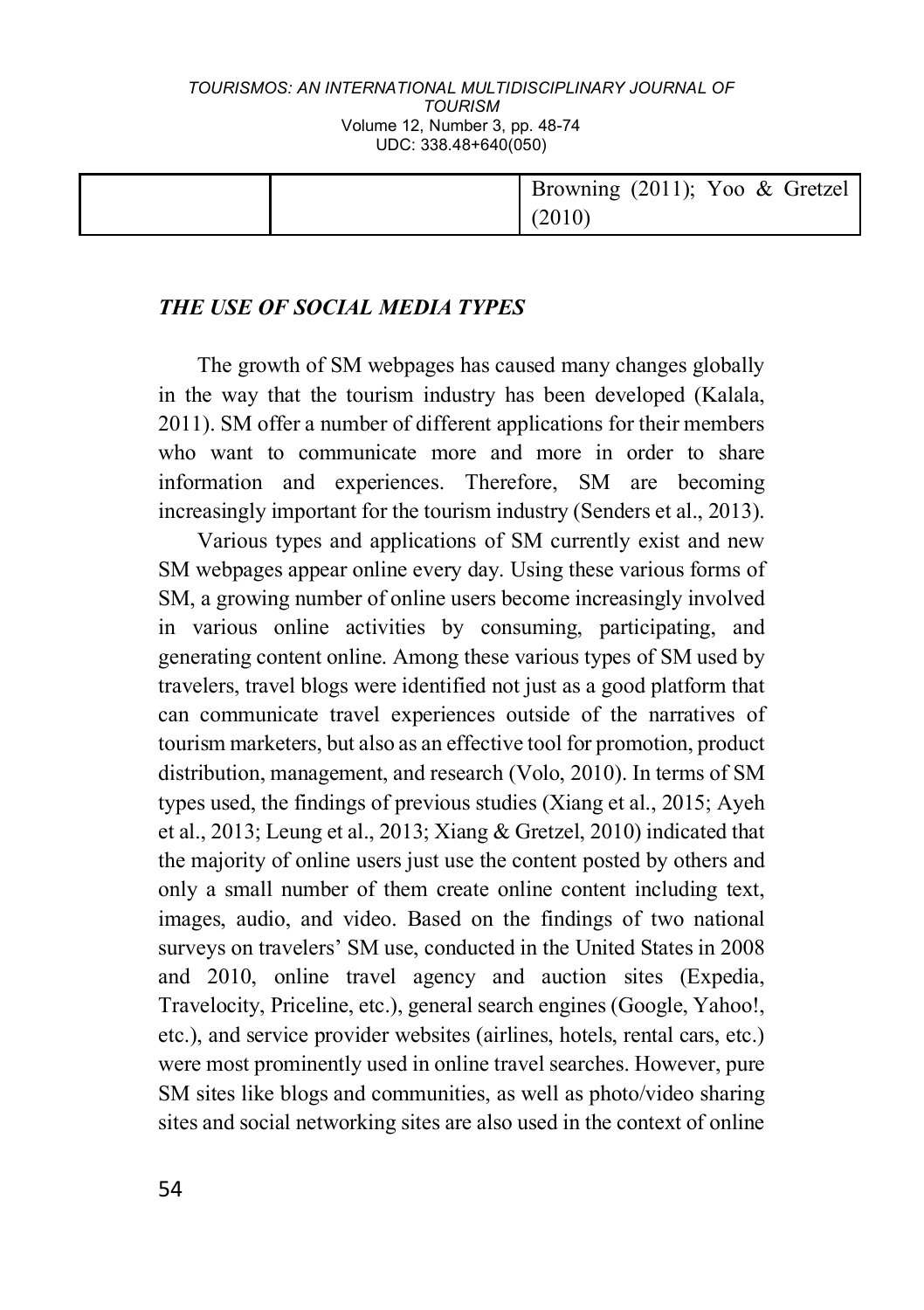travel planning. Travel reviews are the most prominent form used followed by photos posted by others, which were also frequently used as input in their travel planning process. Audio files/podcasts and tweets are only used by a minority of online travelers who use SM (Yoo & Gretzel, 2012).

Another research, conducted among US travelers in 2010, examined the primary online social networking sites used for travel purposes (Nusair et al., 2012). When the respondents were asked to select their favourite online social networking site for travel related purposes, 72 per cent of them indicated that Facebook was their favourite social networking website for travel related purposes. YouTube was ranked in the second position (12 per cent), while 4 per cent indicated MySpace as their favourite one; only 1 per cent indicated TripAdvisor as their preferred website and about 5 per cent other websites. Moreover, Milano et al. (2011) concluded that online social networks (OSN), like Facebook and Twitter, have positive impact on tourism website views, enhancing the business websites' popularity, based on an analysis of the pattern of visits to a sample of Italian tourism websites.

With a significant amount of information available to travelers, the Internet is an important platform for the exchange of information between customers and companies in the tourism industry (Parra-López et al., 2011; Xiang & Gretzel, 2010). During the last years, several researches have been conducted in topics related to the use of SM in tourism (Amersdorffer et al., 2012). A noteworthy research was conducted by Xiang and Gretzel (2010), which stresses that when a user searches for tourism information through search engines, most of the results come from SM. A research conducted by Senders et al. (2013) concluded that customers enjoy building online relationships with tour operators through social networks. The results also indicated that people are increasingly comparing offers online with the aid of SM (Munar & Jacobsen, 2014). Parra-López et al. (2011) claimed that the main reason for the use of SM is that users perceive a lot of benefits. However, there are several factors affecting their use.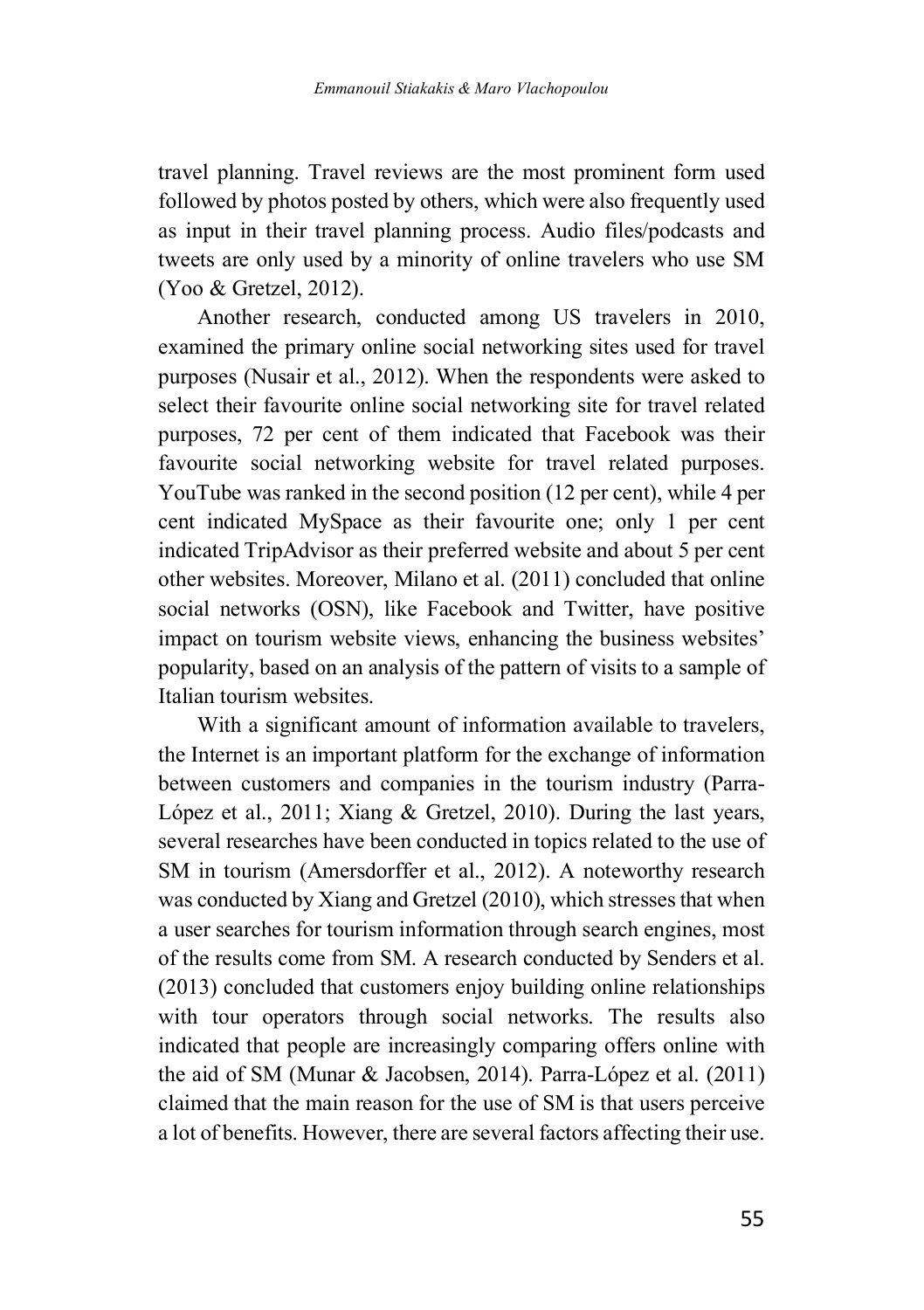Significant factors that lead to the use of SM are the access to technology, individual predisposition, and user confidence in the information provided.

Furthermore, recent research stresses the shift from content search to social interaction and the evolution towards virtual communities and mobile platforms (Buhalis & Foerste, 2014; Nusair et al., 2012; Lange-Faria & Elliot, 2012; Xiang et al., 2015).

## *THE TOURISTS' PROFILE AND THEIR BEHAVIOUR IN EUROPE*

In general, a lot of studies have investigated the consumer behavior related to the use of SM. Hudson and Thal (2013) provided a literature review about the influence of SM in decision making process, emphasizing on tourism marketing inquiring the consumer behavior during the buying process and the role that business plays on it. Sotiriadis and Zyl (2013) explored the way the users of SM, in particular the users of Twitter from various European countries, make decisions about the buying process of tourism goods and services. Through this research, it was deduced that many tourism businesses use the Twitter platform to create a more personal contact with potential customers. Reliability plays a catalytic role in the use of tourist information from other tourists. In fact, the "online reviews" published at social networks seem to significantly affect the decision making process of potential customers. Kim and Tussyadiah (2013), in their study, focused on the relationship between the use of social networks, the social support, and tourism experience. The results showed that there are positive relations between them. Most tourists are engaged in social activities through social networks while traveling, so they can have social support and thus they have a complete tourist experience. Indeed, the fact that they make comments and share photos while traveling leads them to have a more enjoyable journey. Therefore, it seems that it is important for tourists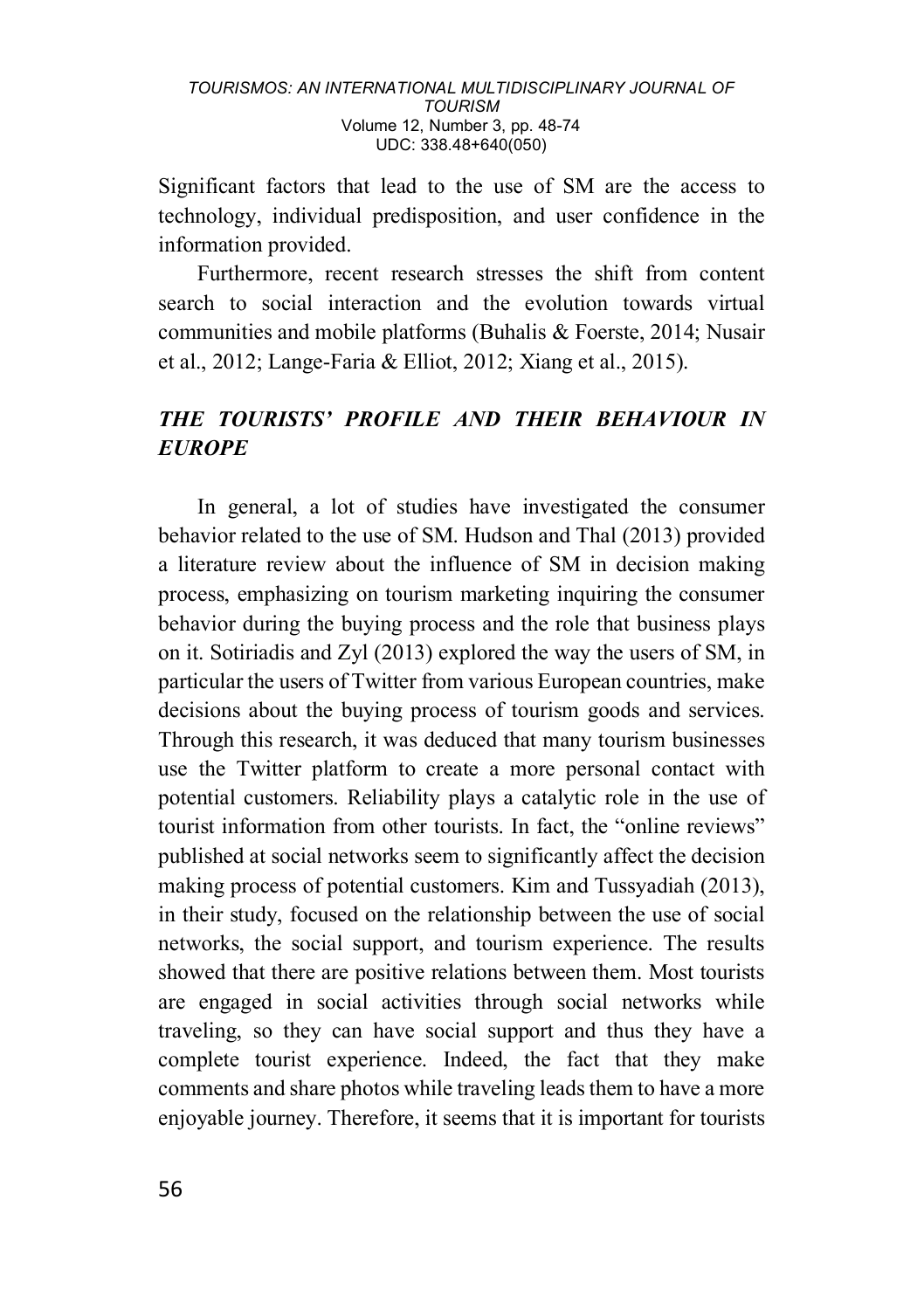to be connected with SM. While publishing their travel stories, tourists who publish photographs and process information will gain more attention. On the other hand, those who read the others' posts about traveling are influenced regarding their own journeys (Kim & Tussyadiah, 2013; Tussyadiah et al., 2011).

SM tourism research associated with local communities and SM impact on local residents is still at an early stage, especially in Greece. The study of Bizirgianni and Dionysopoulou (2013) was a first effort to investigate the profile of young Greek tourists actively participating in SM, as well as the effects of information absorbed through SM on their travel decisions. Furthermore, the following two online researches have been conducted regarding the way that tourists act in social networking pages. Thus, the survey conducted by Stikkymedia.com (Santos, 2012) using information from the World Travel Market about SM and tourism businesses indicated that 85% of tourists use their smartphones when being abroad. Moreover, 72% publish photos from holidays and 46% do 'check in' through social networks. The most common uses of social networks when traveling abroad are the 'check in' process before the flight, searching for activities and attractions, and searching for restaurants. As regards consumer confidence, 92% of consumers trust almost all the suggestions and opinions of their friends. Another survey entitled "Techie traveler", which was published in the blog "Market Research the latest social media & market research news" (Lab42.com, 2012) aimed to reveal the ways in which SM have changed how people travel. So, it examined their habits before, during, and after the trip.

The use of SM extends from information searching to UGC, which is perceived as similar to recommendations provided by friends, family members or even "like-minded souls" (Ye et al., 2011; Yoo & Gretzel, 2012). Murphy et al. (2010), based on their investigation of motivation to share online content by young travelers, suggested that young travelers would be more likely to publish their UGC on their own SM than on a commercial supplier/intermediary website. According to another research, people's attitudes,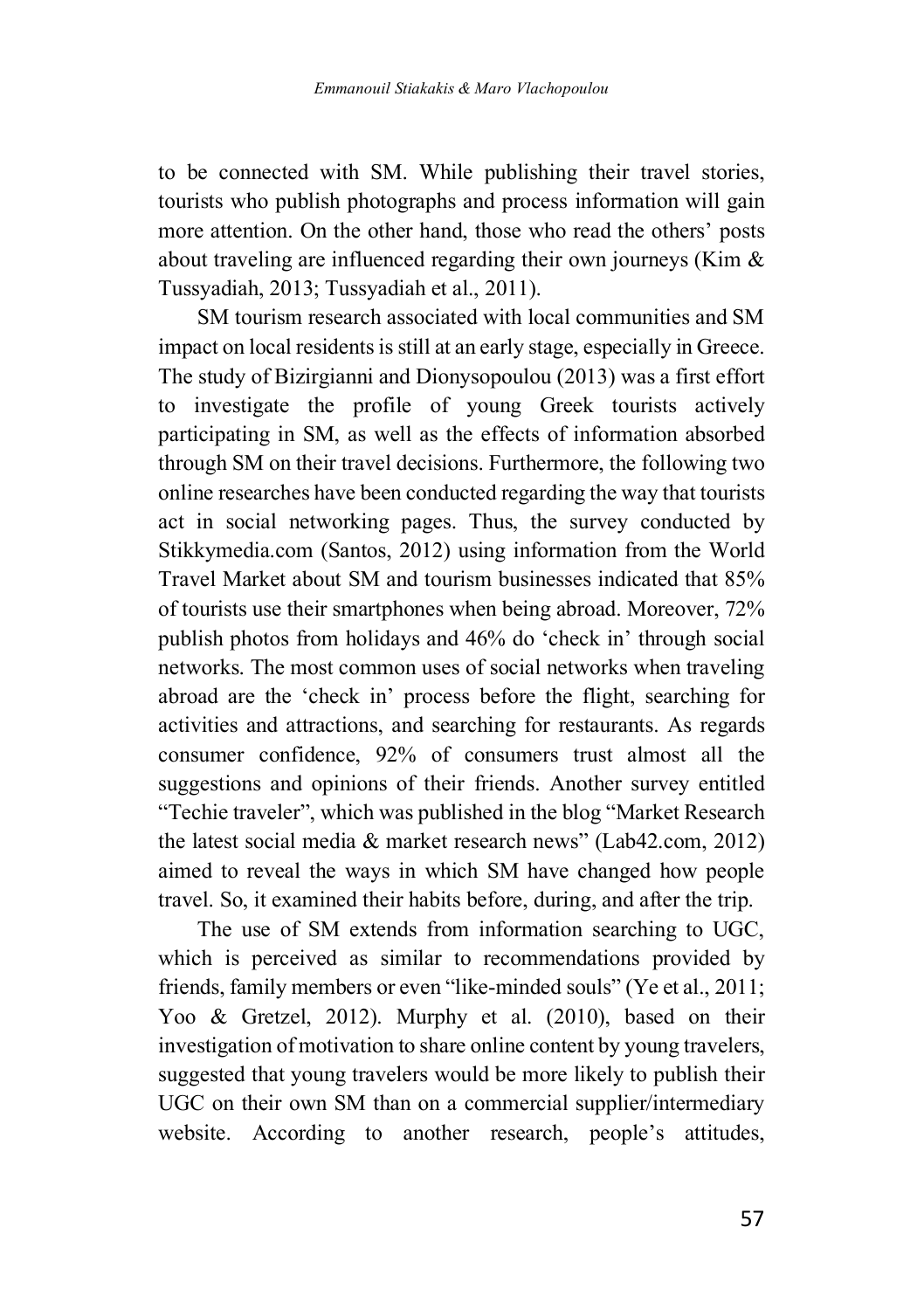motivations, and types of online social networks for posting their UGC are affected by their nationalities (Wilson et al., 2012). Prior research confirmed the role of personality of e-travelers in their behavior related to the use and creation of UGC. Thus, according to the study of Parra-López et al. (2012), the intentions to use SM are directly influenced by the perceived benefits of that use. Yoo and Gretzel (2011) found that travelers' personality constitutes an important determinant in motivating or inhibiting the creation of Web content by travelers.

## *THE USE OF SOCIAL MEDIA AT ALL STAGES OF TRAVELING*

Many social networks enable consumers to publish and share their opinions, write comments, and describe their personal traveling experiences, which then act as information sources for others (Buhalis & Law, 2008). Although the use and the impact of SM at different stages of traveling have been widely investigated in prior research approaches, the relative impact of each type of SM on travelers' decisions is not examined in the current literature. It seems that SM webpages are increasingly used by customers in order to obtain information about their journey. These sites can be used by customers throughout a journey, i.e. before, during, and after the trip. Previous research, related to the travelers' perspective, dealt with the pre-trip stage of the traveling process, especially with the information search (Leung et al., 2013). Consumers cannot only collect travel information from friends or relatives who directly belong to their social network, but also acquire more detailed information from online users worldwide.

Moreover, SM are more effective in equipping travelers with comprehensive knowledge on a tourism destination than other information sources (Yoo & Gretzel, 2011, 2012). As argued by Huang et al. (2010), obtaining travel information appeared to be the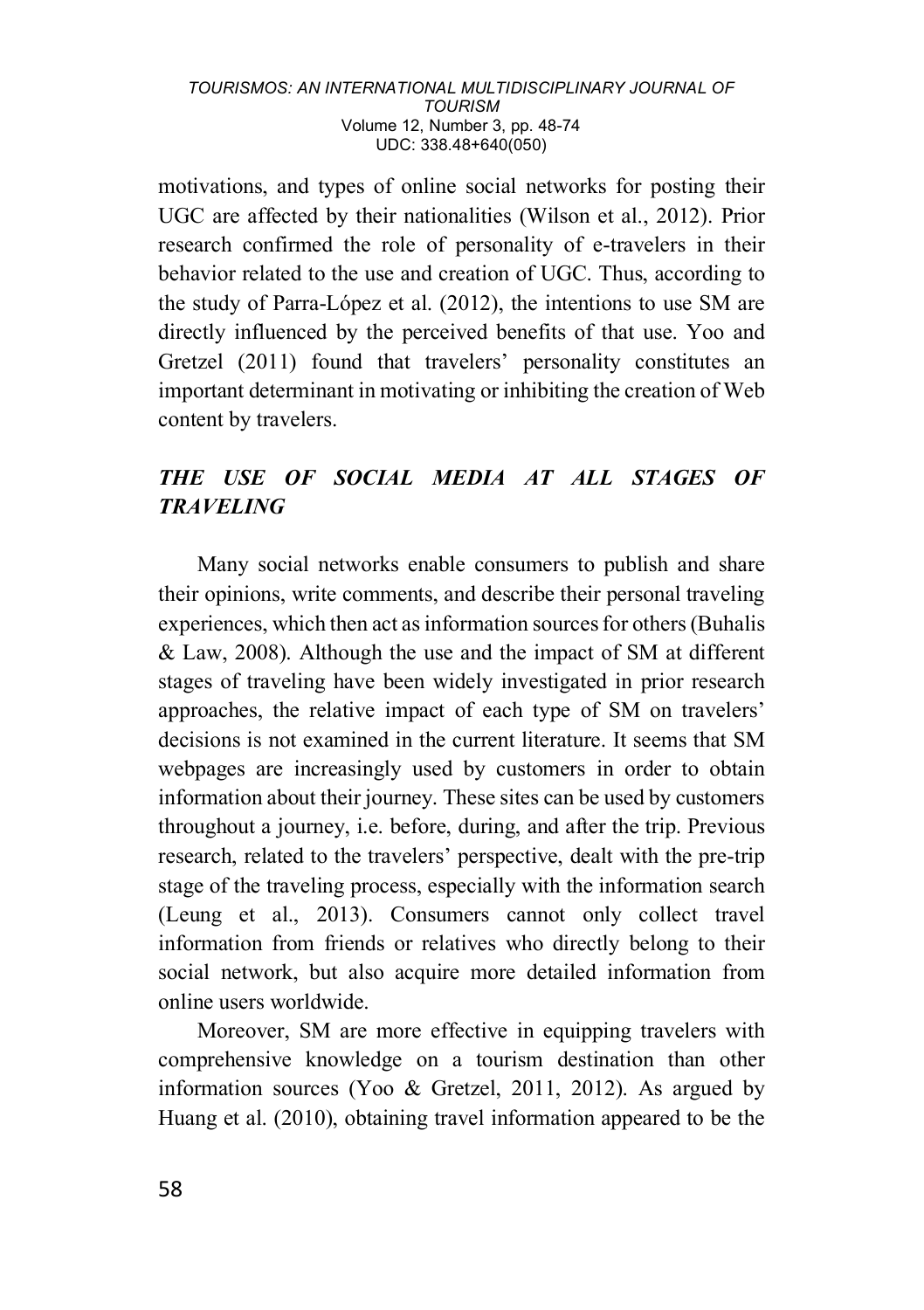primary motivation driving the travelers' use of UGC and SM. Trip characteristics seem to influence travelers' engagement with UGC for travel planning. Simms (2012) found that a higher percentage of travelers turned to UGC creators when visiting a destination for the first time, as well as when visiting an international destination. Noteworthy is that according to empirical research findings, the majority of Internet users are not using UGC for travel planning, so little is presently known about the relevant factors determining UGC usage for the specific purpose of travel planning (Ayeh et al., 2013). Fotis et al. (2012) conducted an empirical study among holiday travelers, residents of the Former Soviet Union Republics, in order to analyze the use of SM throughout a trip. This research led to the conclusion that SM are used during all stages of the traveling process, but to a different extent and for a different target, affecting users by choosing destinations for holidays. The content shared on online communities or blogs constitutes travel stories and experiences, which encourage audiences to visualize the consumption of tourist products and services (Tussyadiah et al., 2011). Leung et al. (2013) suggested that researchers and practitioners have to continually explore the antecedents and impact of SM on travelers, due to the rising popularity of SM in tourism and hospitality.

## *TRUSTWORTHINESS OF ONLINE TRAVEL INFORMATION*

Several researches discussed the trustworthiness of UGC, mainly from the tourist perspective. According to Zeng and Gerritsen (2014), the trustworthiness of online travel information, especially UGC, is a very important issue. Munar and Jacobsen (2013) critically analyzed technological mediation through electronic word-of-mouth and factors related to virtual dissemination of travel narratives. To some extent, UGC is perceived as similar to recommendations provided by friends, family members, etc., thus becoming vital information source to potential tourists (Chung & Buhalis, 2008). It is considered as more trustworthy than information provided by the destination or tourism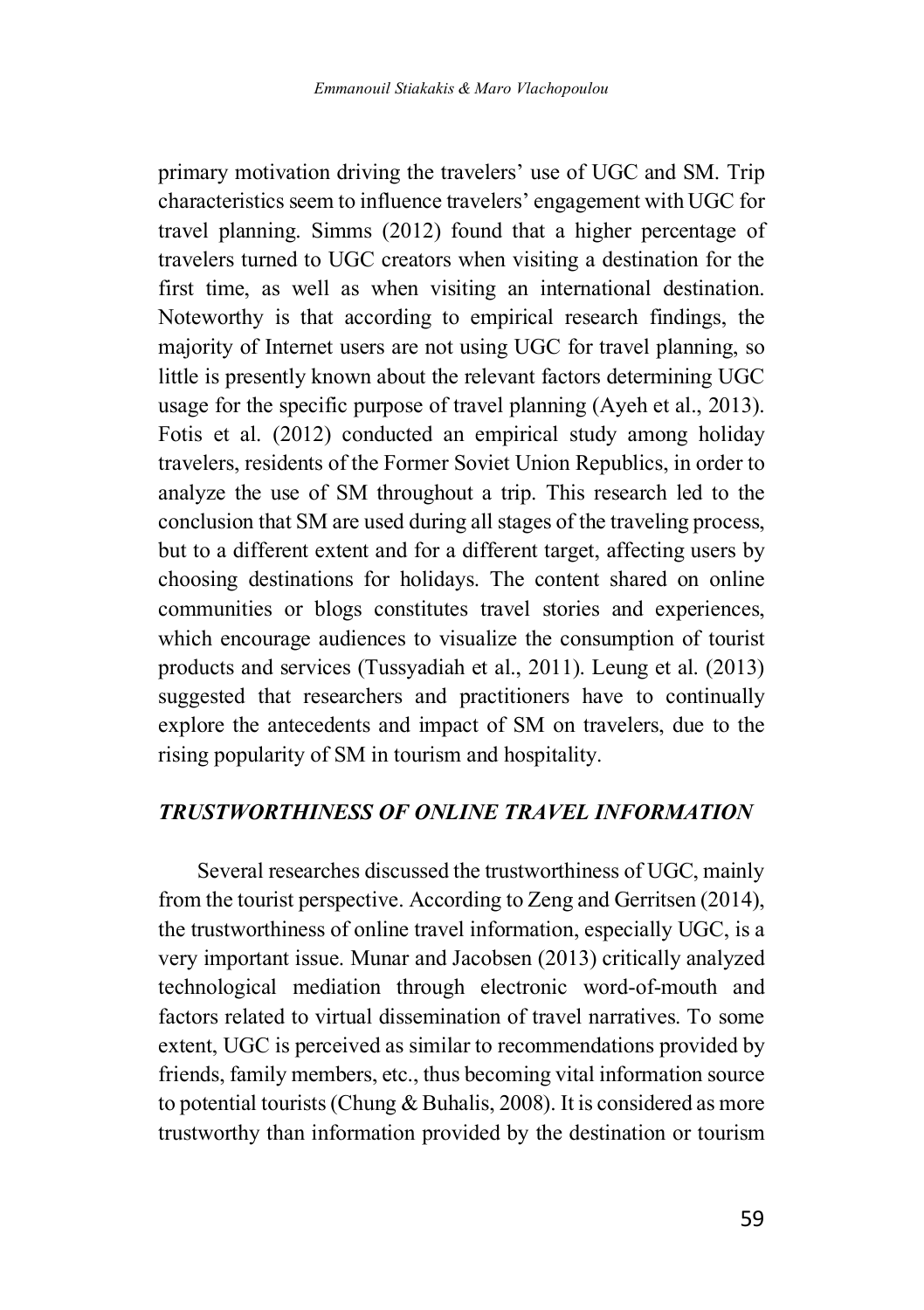service providers; it can subsequently be seen as substitute for wordof-mouth (Fotis et al., 2012). The credibility reposed in UGC will determine its influence upon tourists' decisions, as well as on their use of SM platforms. Yoo and Gretzel (2012) found that perceived expertise and trustworthiness of UGC creators were the significant predictors of trust in travel related UGC. There has been a debate whether or not UGC could be trusted. Generally, there are differences with regard to the level of trust in online travel information from different sources. In most cases, users are not sure whether they should trust comments made by travelers on weblogs and SM; however, they believe that UGC would be useful in the future. They feel that any concerns they may have in relation to legal and social problems resulting from its use will be resolved (Burgess et al., 2011). More focus is needed on the use and value of UGC for informing future tourism enterprise management strategic perspectives (Leung et al., 2013; Zeng & Gerritsen, 2014). Businesses would benefit if they used SM in relationship management and improvement of products and services based on UGC.

## **RESEARCH METHODOLOGY**

Based on the aforementioned literature review, the following research hypotheses are formulated:

H1: SM are primarily used by travelers 2.0 before the trip (concerning the use of SM at the various stages of traveling).

H2: The reasons for which travelers 2.0 use SM are different, depending on the stage of the trip (before, during, and after the trip).

H3: The elements / services which are provided through SM webpages influence travelers 2.0 to a different extent.

H4: The higher the influence of SM on travelers 2.0 in order to choose a holiday destination or accommodation, the more likely is that changes will be made in holiday plans.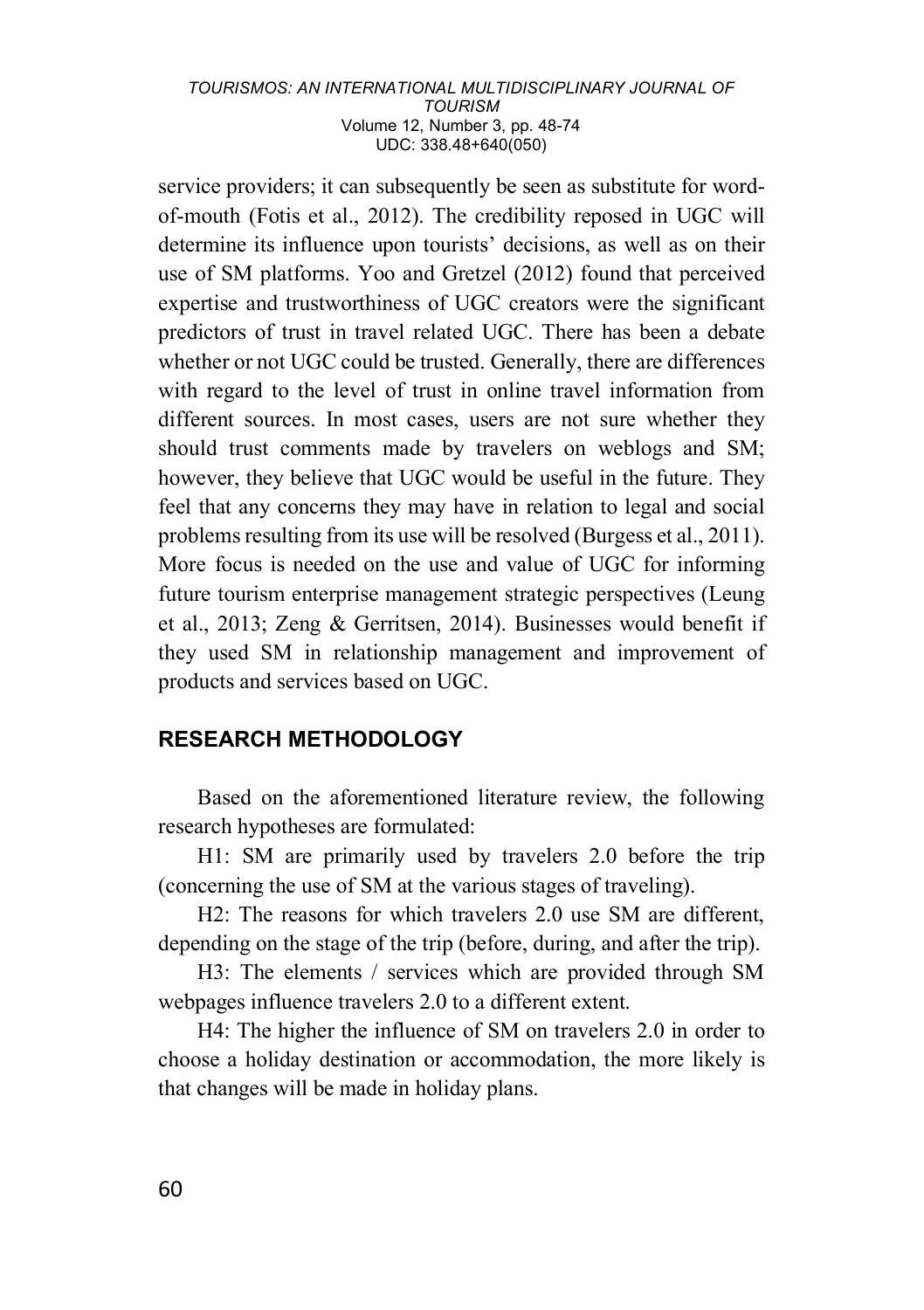H5: Travelers 2.0 are uncertain about the trustworthiness of information provided through SM.

In the context of the methodological part of this paper, an online survey was conducted. The purpose of this survey was to investigate the impact of SM upon travelers, and more specifically travelers 2.0. The survey was entirely accomplished in Greece in a two-month period (October-November 2013). The participants in the survey were users of tourist services, who have the characteristics of traveler 2.0, as presented in Introduction. Facebook was the means of collection of responses to the online questionnaire. The distribution of the questionnaire took place through the following ways:

sending the questionnaire as personal message to Facebook 'friends'

• posting the link to groups of students of university departments in the city of Thessaloniki, Greece

• posting the questionnaire link to scout groups.

In that way, it was possible to gather a whole of 250 properly answered questionnaires; the initial sample was larger, but we selected only the units of the sample which corresponded to travelers 2.0. Some demographic data of the final sample are given below: regarding the gender, 44% of the respondents are male and 56% female. These rates are in consistency with the data of similar studies which indicate that women use SM at a higher rate compared to men. With regard to the age, the responses from each group (as determined in the questionnaire) were as follows: 12-18 years old (5%), 19-25 years old (62%), 26-35 years old (27%), and the remaining 6% of the sample belonged to the group of 36-60 years old. It is noted that, in general, the majority of people who use SM are between 19 and 35 years old; their percentage amounts to 89% of the total population of users. Consequently, the fact that the respondents in our sample belong mostly to the age groups of 19-25 and 26-35 years old is consistent with the global data mentioned above.

It should be noted that, in general, there are a lot of differences between SM in terms of the demographic data examined. For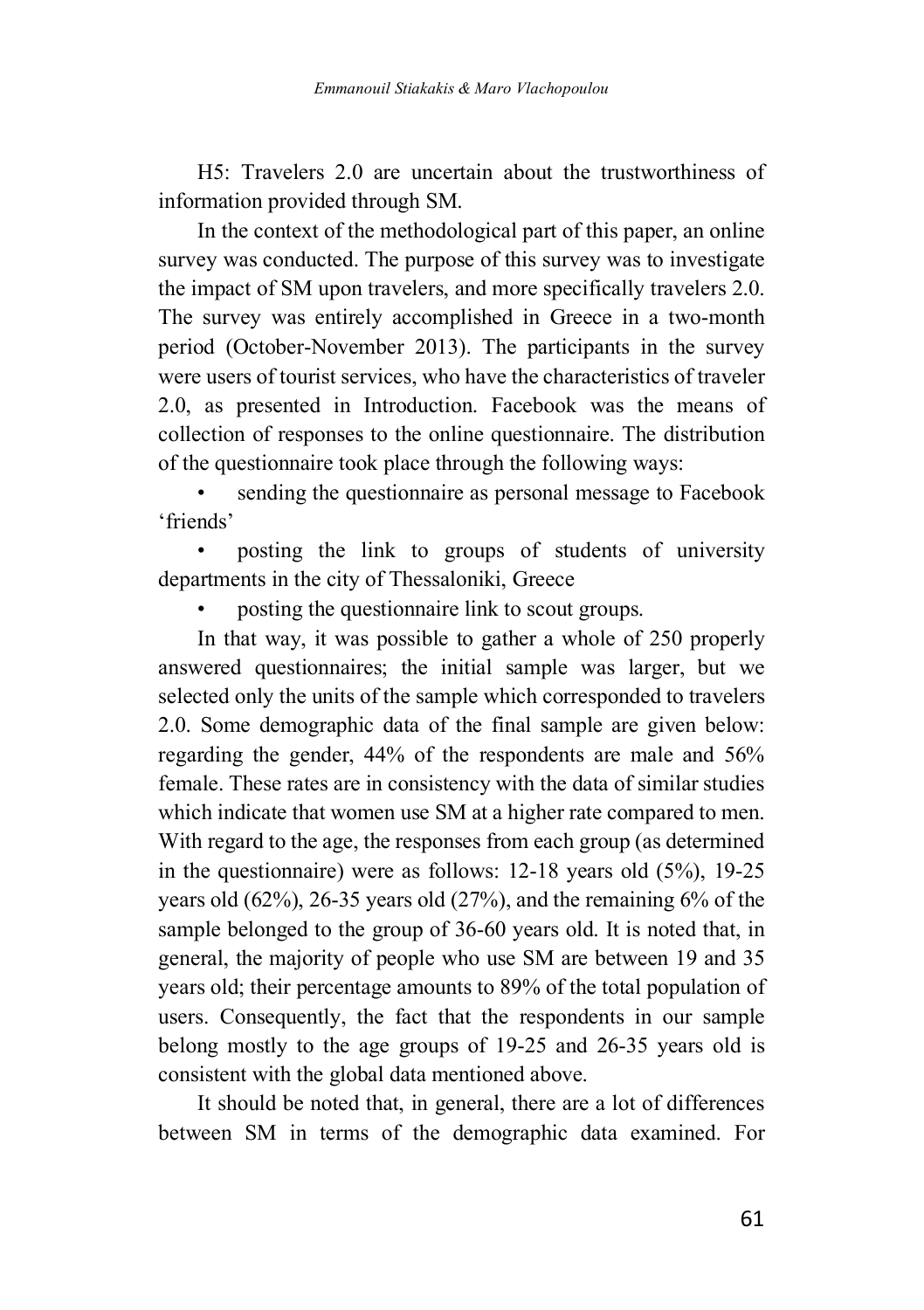instance, the users of LinkedIn are more educated (Bachelor's degree or postgraduate studies) than the users of other SM. This is why we will not proceed to a detailed presentation of the demographic data of the sample, since the purpose is to examine the impact of SM, as a whole, on travelers 2.0.

## **RESEARCH FINDINGS**

Travelers use SM in different time periods (or stages) of their trip. The three main stages of a trip are: (i) the preparation time, i.e. before the trip, (ii) the time that the trip lasts, i.e. during the trip, and (iii) a period (not so long) following the end of the trip, i.e. after the trip. According to the results of the survey, hypothesis H1 seems to be confirmed, since most of the respondents (66%) said that they use SM before the trip. During the trip, SM are used by 54% of the sample, and after the trip, they are used by an almost equal percentage (52%). One out of three travelers uses SM at all the stages of a trip (Figure 1).



Figure 1. Use of social media at each stage of a trip

Regarding hypothesis H2, the reasons for which SM are used are quite different, depending on the stage of the trip. Before the trip, 73%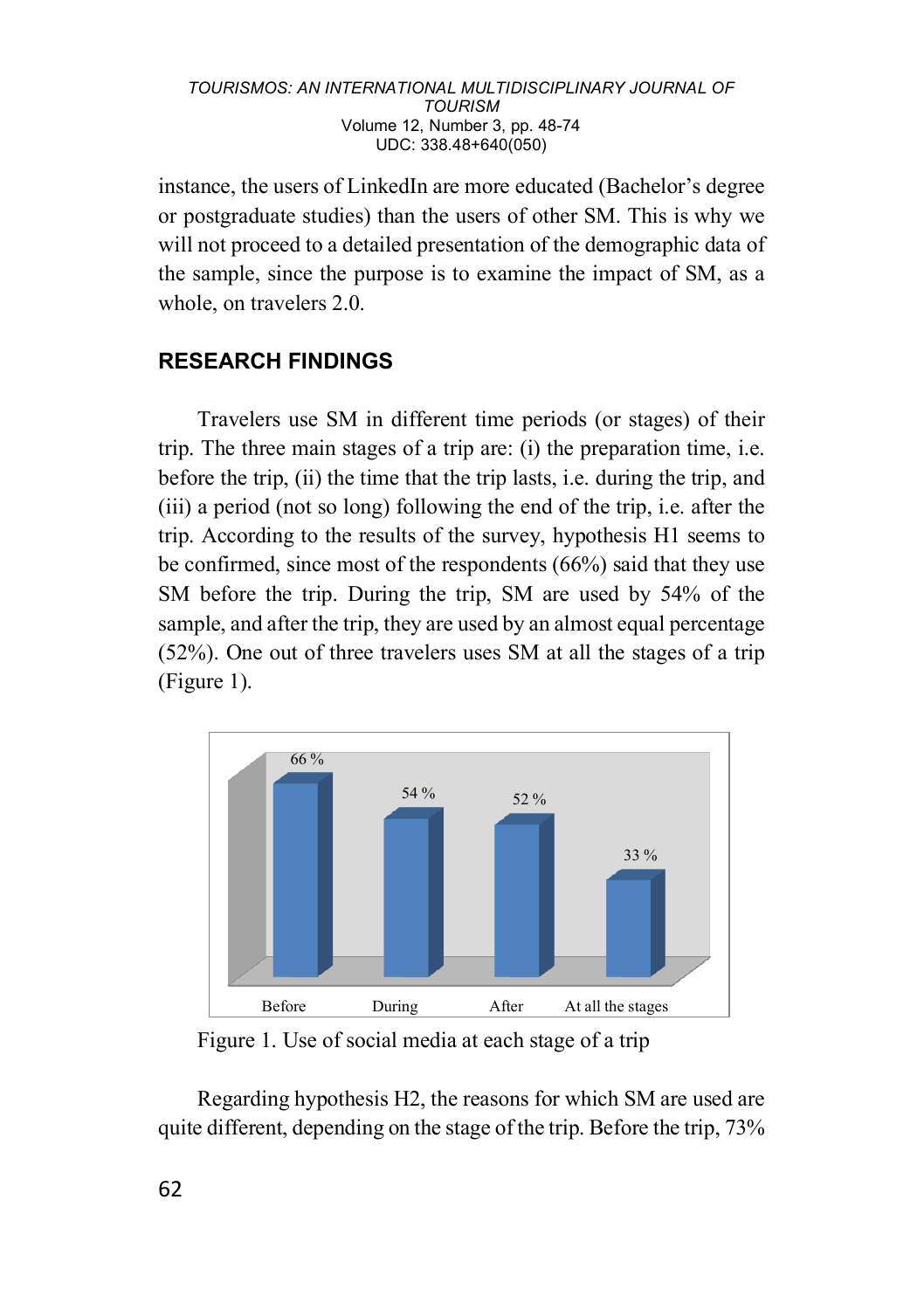of the respondents use SM in order to find information about sightseeing, 46% use them to take ideas for an attractive destination. and finally, 29% do it to make sure that the right choice has been made. During the trip, 65% of the sample said that they use SM to keep in touch with their friends; 54% search information about activities that they could do at the place of destination; the third preferred choice during the trip is posting relevant material (31%). After the trip, the reason which distinguishes among the others is sharing experiences of the trip; 84% of the respondents said that they use SM after the trip for this specific reason. 32% use them to inform others who intend to make the same trip, while 16% said that they want to compare their experiences with those of other travelers. Therefore, the reasons for which travelers use SM seem to be actually depended upon the stage of the trip (Figure 2).



Before the trip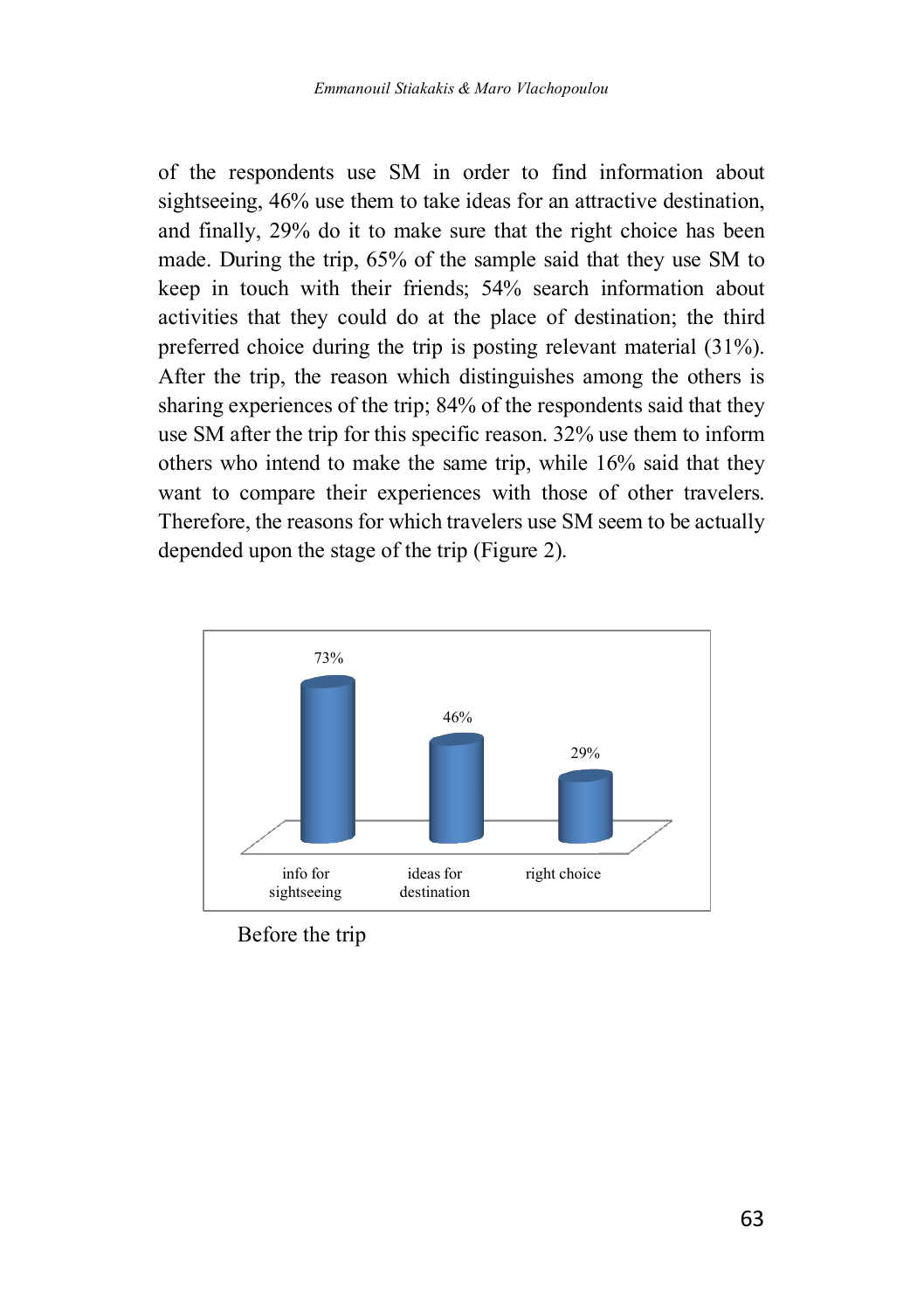





### After the trip

Figure 2. Reasons to use social media, depending on the stage of the trip

Travelers 2.0 are influenced by SM, since this is one of their major characteristics; however, the question that would be really interesting to be answered is about the elements of SM that influence travelers 2.0, as well as the extent they do so. This is what hypothesis H3 investigates. The possible replies out of which the respondents were asked to select were as follows: (i) photos, (ii) videos, (iii) comments by unknown users, (iv) friends' comments, (v) offers, (vi)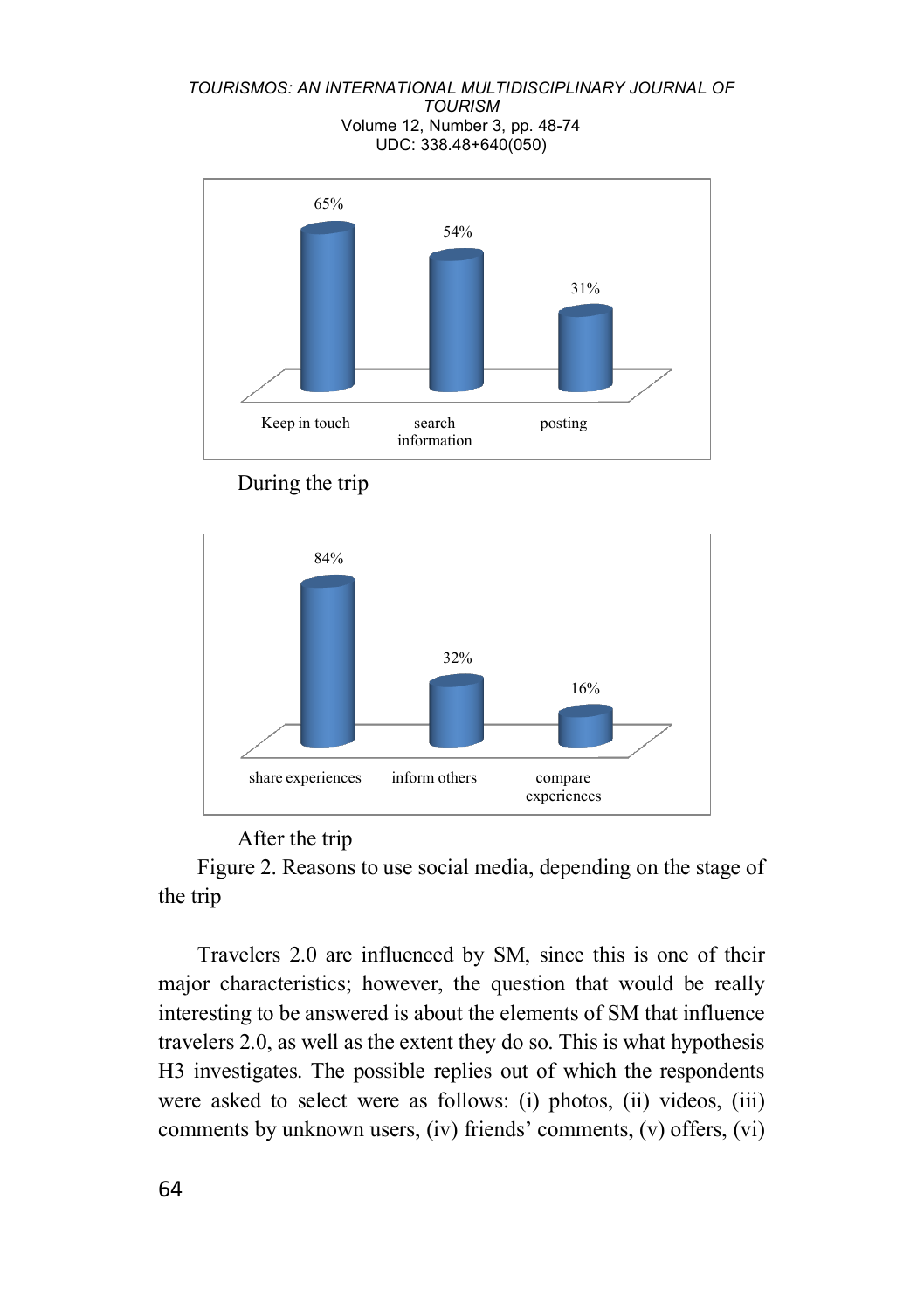contests, (vii) other services. If we take into account both the replies of 'a lot' and 'quite', we can see in Figure 3 that photos receive a cumulative percentage of 63%, being the element of SM which most influences travelers 2.0. The comments by friends are in the second position, having a cumulative percentage of 60% for 'a lot' and 'quite". Offers, videos, and other services seem to influence at a lower rate, while the presence of contests in SM has the lowest rate of influence on travelers 2.0. It should be noted that, compared to comments by friends, the comments which come from unknown users seem to have a rather controversial acceptance.



Figure 3. How the different elements / services provided through social media webpages influence travelers 2.0

In order to test hypothesis H4, we investigated whether there is a correlation at a significant level between the responses in the following two questions: (i) "Do SM influence your choice for a holiday destination or accommodation?" (a lot, quite, somewhat, little, not at all) and (ii) "What is the possibility to change your plans for a holiday destination or accommodation depending on the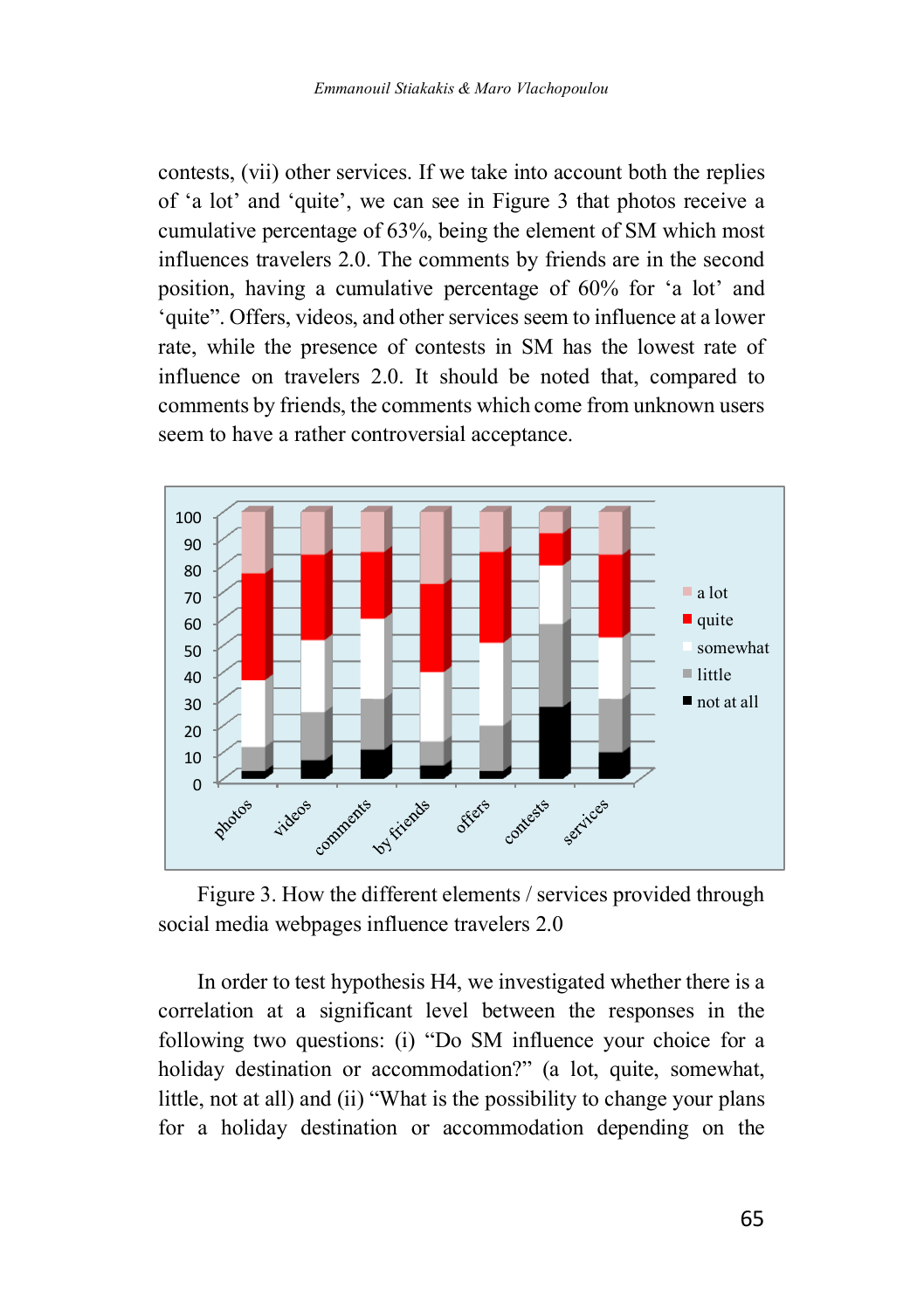information provided through SM?" (very high, high, moderate, low, very low). Both variables are qualitative, ordinal, so the appropriate correlation coefficient to be used is Spearman's. According to the result of the statistical test, Spearman's correlation coefficient was found to be equal to 0.57 at the 0.01 level of significance ( $p=0.006 <$ a=0.01), indicating that the two variables are positively correlated; thus, hypothesis H4 seems to be confirmed.

Hypothesis H5 concerns the matter of users' trust in the travel information provided through SM. According to the results, only 1% of the respondents trust the information provided at an absolute rate; 43% trust fairly the information, while a percentage of 52% feel worried about this kind of information. The rest of 4% do not trust the information at all. It can be deduced that, there is a lot of uncertainty about the trustworthiness of SM with regard to the quality of information provided through them; and this is apparent from the very low percentages of the two extreme replies of 'absolute trust' and 'no trust' (Figure 4).



Figure 4. Level of trust in the travel information provided through social media

## **CONCLUSIONS**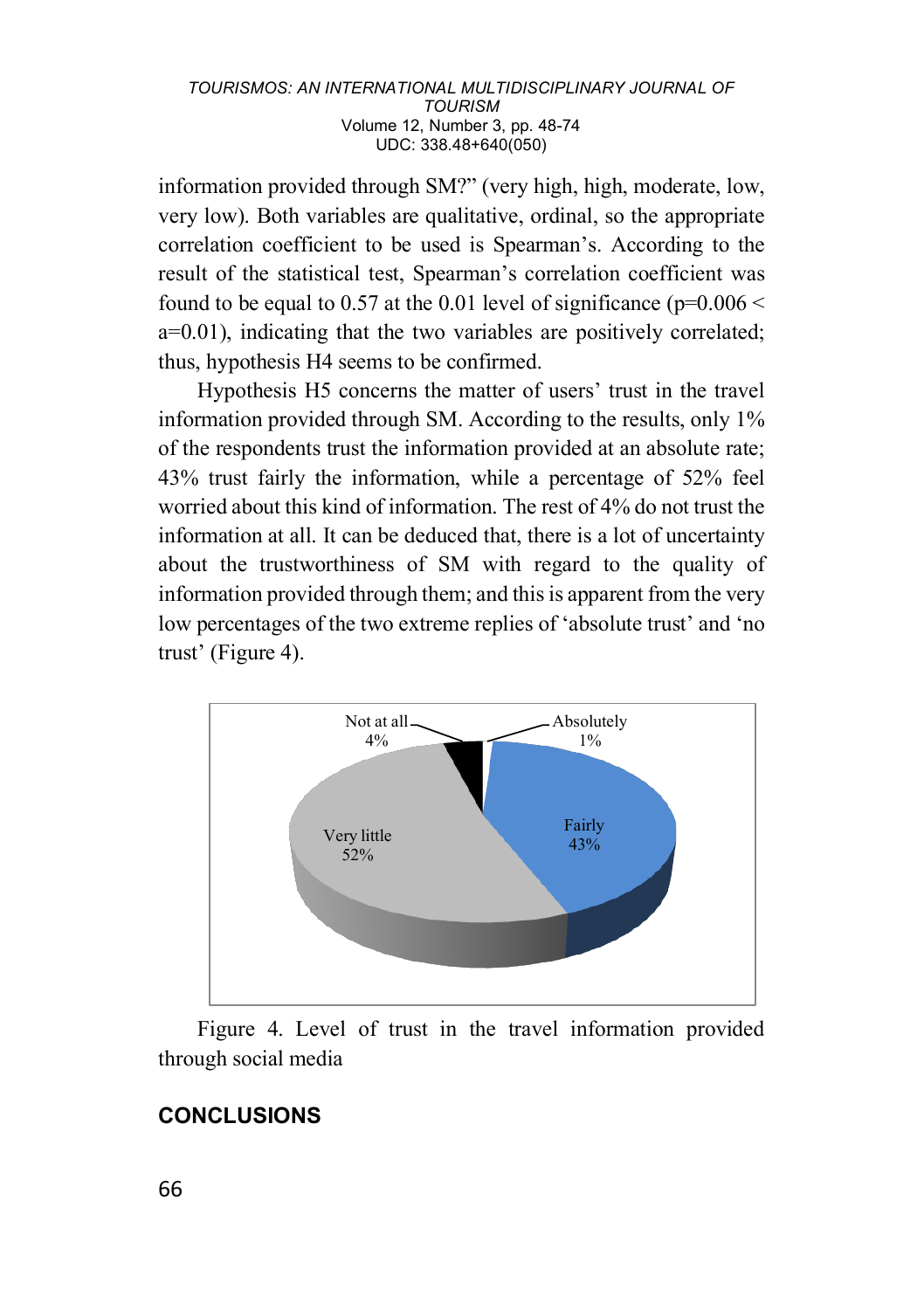Based on the findings of our research, travelers 2.0 use SM at all the stages of their trip (before, during, and after the trip), but primarily before it; they use SM for different reasons at each stage of their trip. Travelers 2.0 are influenced by the various elements / services which are provided through SM, but to a different extent. It was also found that as much higher is the influence of SM on travelers 2.0, the more likely is to make changes in their holiday plans (concerning mostly the choice for a holiday destination or accommodation). However, at the same time that travelers 2.0 seem to be influenced by SM, they declare that they do not trust the information provided through them. This is a very important point, making us conclude that SM are significant information tools which are increasingly used by candidate tourists, but still they have not gained their confidence. Considering the above, the following conclusions are drawn about the behavior of users who employ SM for tourism services. Initially, it is observed that the Internet users spend several hours every day on the means, and in particular on SM taking advantage of the offered opportunities.

The most important part of the research refers to the relation of use of SM with the planning of the journey. It is characteristic that the majority of users employed SM in some of the stages of their journey, i.e. before, during, and after the trip. Indeed, the users exploited these opportunities to have a variety of information, such as attractions and destinations reviewed. This use of SM for tourism is entirely consistent with four of the examined surveys. It becomes clear that, in one way or another, users show a strong preference for SM to seek or to publish information on their journey.

Regarding trust, 95% hold a neutral attitude about the information provided. However, users trust much more the comments of their "friends"; this point was also confirmed by the research of Santos (2012). The research showed that users were affected by several issues and applications related to tourism. In particular, the posted comments and photos of friends play a key role in this influence. In contrast, the comments by unknown users are not the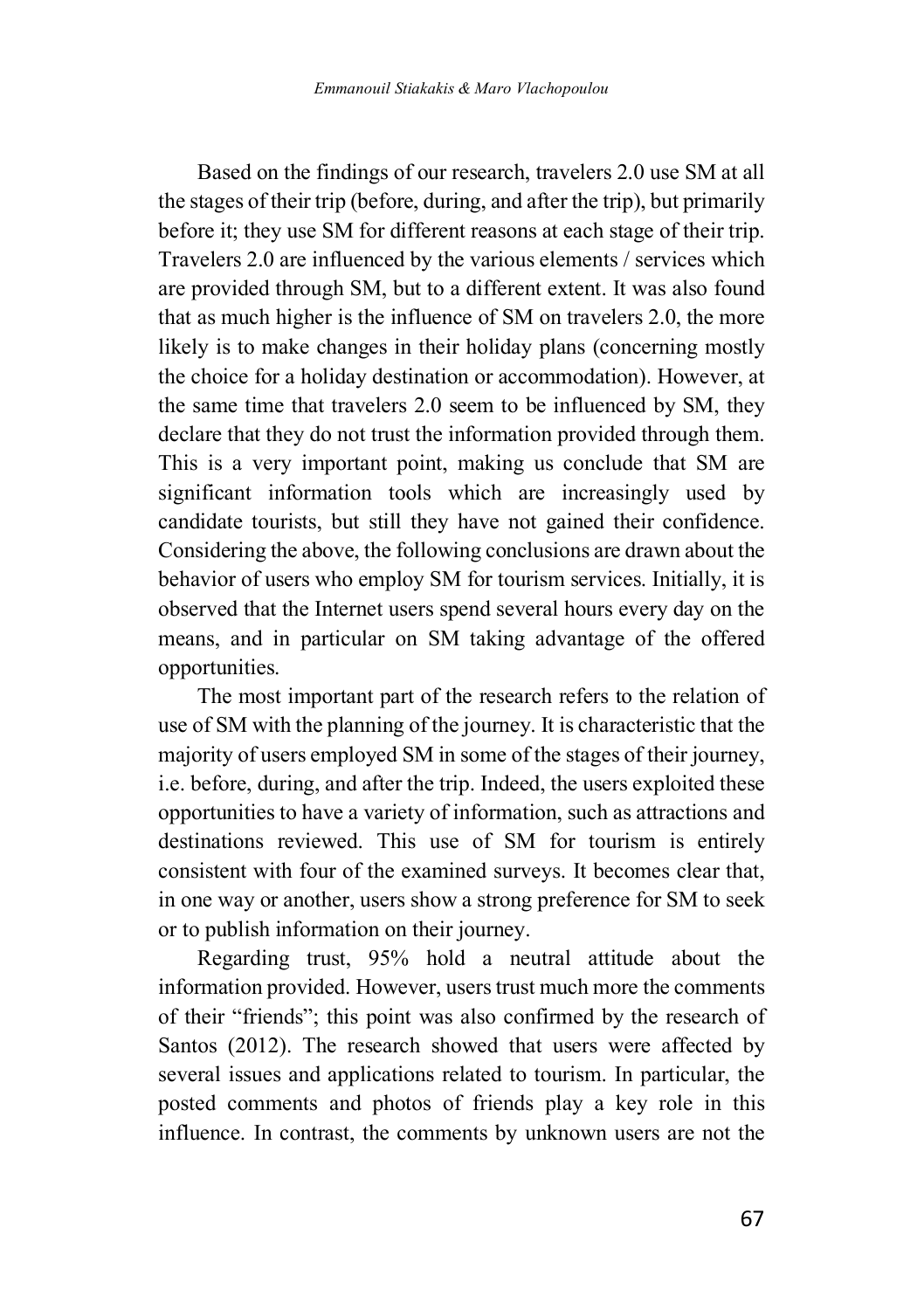main source of influence. The latter finding is in contrast with the studies of Kim and Tussyadiah (2013), and Santos (2012), which indicate that the others' comments are an important source of influence.

The Internet and SM have entered dynamically the lives of people. However, there is skepticism from users and up to a degree a failure of companies to meet the specific requirements of tourists. Thus, the tourism sector has to stress the benefits from the use of SM and should provide more opportunities and facilities to gain the full confidence of users. This research was an attempt to highlight the views and habits of travelers 2.0, and analyze how SM provide strong opportunities for the tourism sector. We believe that the research led to some useful conclusions and also revealed some points that need further investigation and analysis, since there are not many studies with relative content.

The survey accomplished for the purposes of this study took place in only one country using a sample with specific characteristics. This implies that the conclusions, which were drawn in this study, cannot be arbitrarily generalized but carefully studied in relation to the survey's setting. Additionally, they should be compared with the results of other studies, taking into consideration the similarities and differences regarding sampling process and attributes of the sample.

## **FUTURE RESEARCH DIRECTIONS**

One of our findings is that there is lack of absolute trust and confidence towards information provided through SM. A future study could investigate the reasons for which this attitude occurs; such findings might be useful for companies in order to learn the requirements of their potential customers and operate in such a way that would meet effectively these requirements.

Moreover, a research topic of great interest is the business perspective, i.e. how tourism enterprises set up pages on social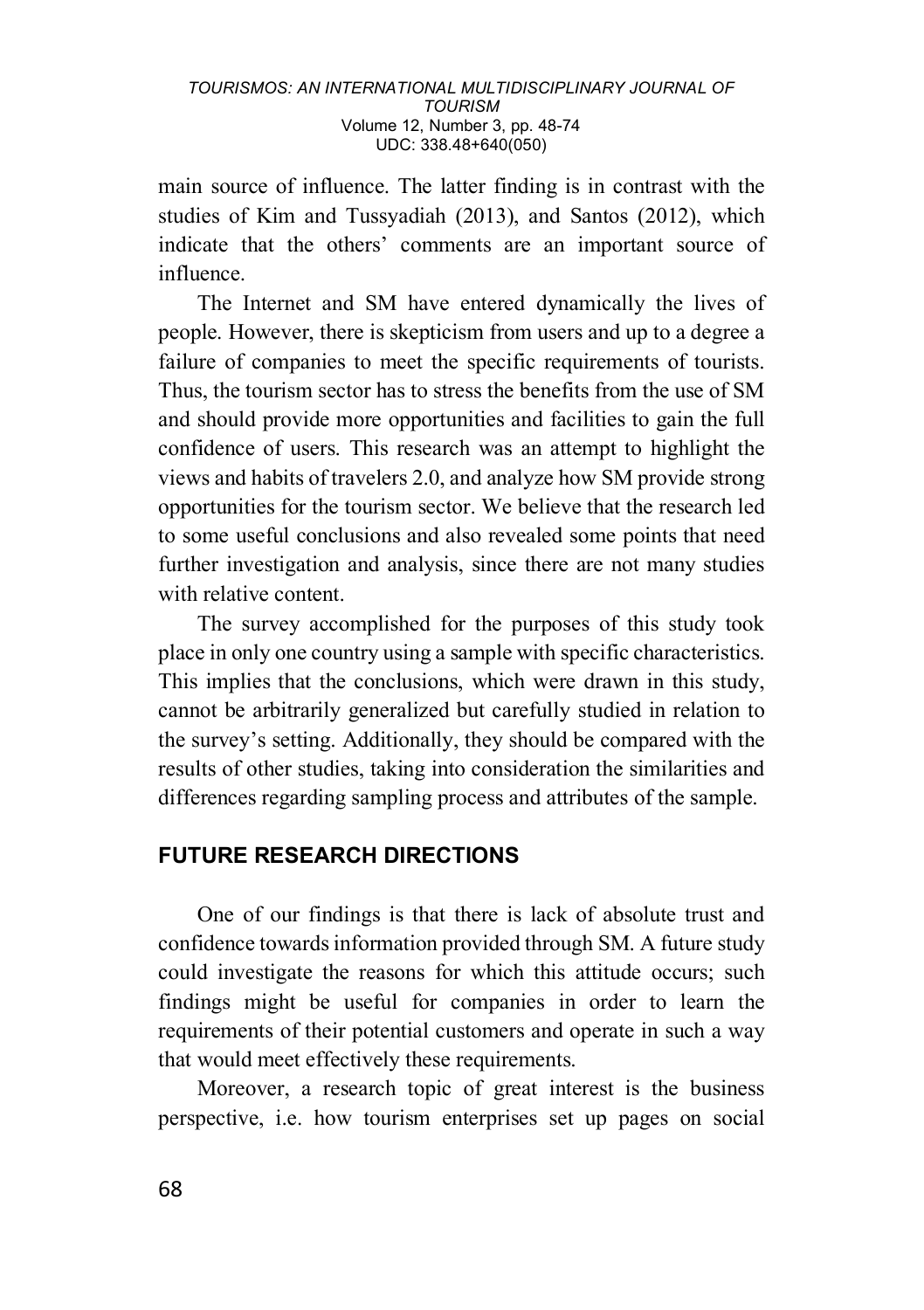networks. There are a lot of issues that need to be thoroughly considered, such as: (i) the strategy development (if any) behind the design of pages on social networks, (ii) the factors that tourism enterprises should take into consideration for design and communication purposes, (iii) the good practices for SM marketing, and generally, the benefits from such a business endeavor. Tourism enterprises have started to experiment, to a greater or lesser extent, with SM and researchers should investigate how this novelty will influence their operation and their relationship with customers in the future.

An interesting future direction might also be the investigation of SM platforms that travelers mainly prefer. The preferences of users/travelers radically change and one should consider the reasons for which this happens. The analysis of new trends with respect to the popularity of these platforms, as well as the examination of disparities regarding their use, could contribute to a more thorough understanding of the impact of SM upon travelers.

Due to the progress of technology and the penetration of the Internet in every daily activity, tourism and ICTs should be increasingly combined in the next years, leading to the establishment and proliferation of the e-tourism industry. The pursuit of the determinant factors of e-tourism, as ICTs continue to evolve at incredibly fast pace, needs much further investigation. SM are indisputably a milestone in this evolution, so the analysis of their impact upon tourism and travelers should be further researched in forthcoming studies.

## **REFERENCES**

Amersdorffer, D., Bauhuber, F. & Oellrich, J. (2012). The economic and cultural aspects of the social web: Implications for the tourism industry. *Journal of Vacation Marketing*, Vol. 18, No.3, pp.175-184.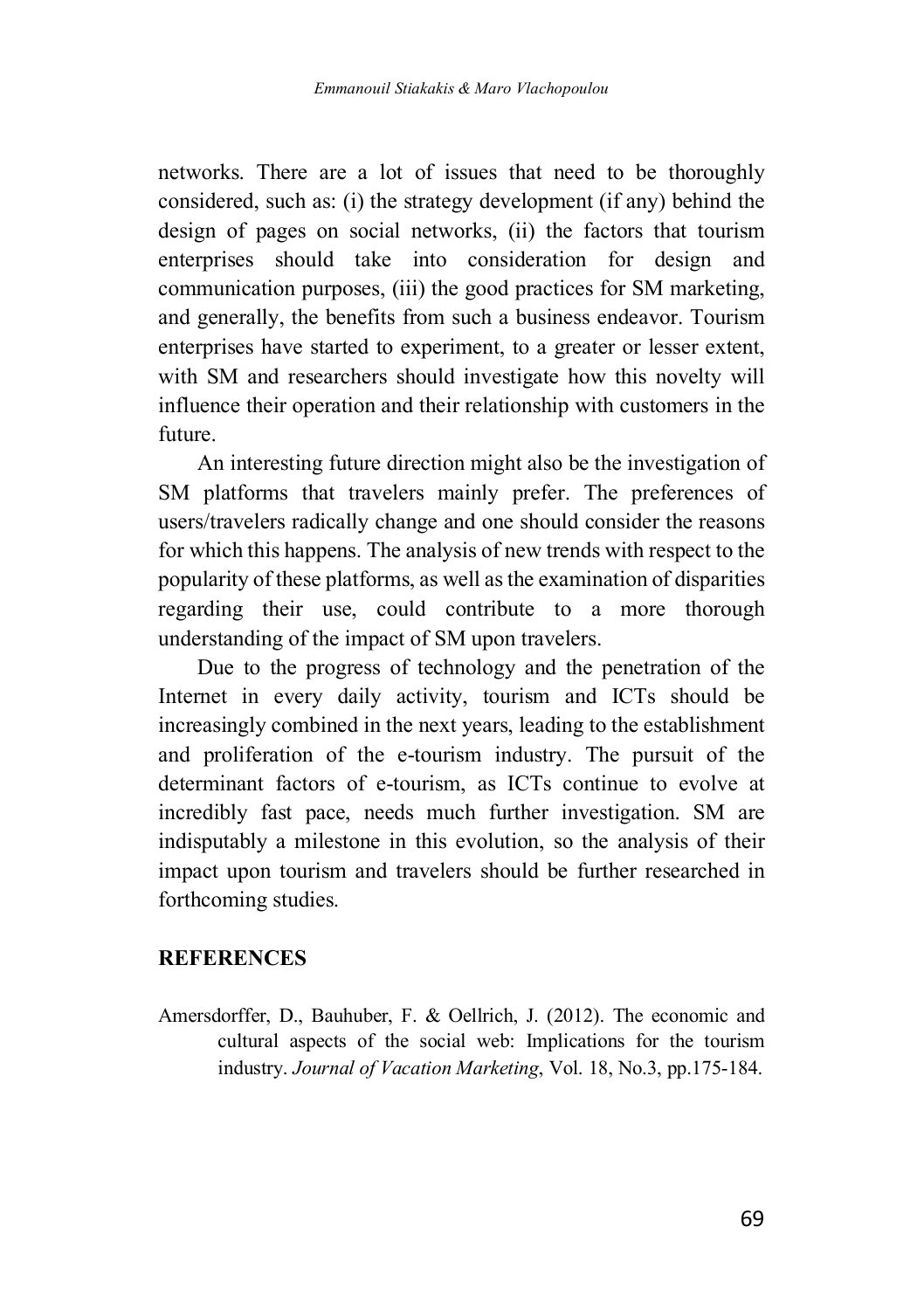- Ayeh, J.K., Au, N. & Law, R. (2013). Predicting the intention to use consumer-generated media for travel planning. *Tourism Management*, Vol. 35, pp.132-143.
- Bizirgianni, I. & Dionysopoulou, P. (2013). The influence of tourist trends of youth tourism through Social Media (SM) & Information and Communication Technologies (ICTs). *Procedia – Social and Behavioral Sciences*, Vol. 73, pp.652-660.
- Buhalis, D. and Foerste, M.K. (2014). SoCoMo Marketing for Travel and Tourism. In Z. Xiang and I. Tussyadiah (Eds.) *Information and Communication Technologies in Tourism*, Springer.
- Buhalis, D. & Law, R. (2008). Progress in information technology and tourism management: 20 years on and 10 years after the Internet-The state of eTourism research. *Tourism Management*, Vol. 29, No.4, pp.609-623.
- Burgess, S., Sellitto, C., Cox, C. & Buultjens, J. (2011). Trust perceptions of online travel information by different content creators: Some social and legal applications. *Information Systems Frontiers*, Vol. 13, No.2, pp.221-235.
- Cohen, H. (2011) 30 social media definitions. Http://heidicohen.com/socialmedia-definition. Accessed the 10 th of June 2015, at 17:20.
- Dodd, L. & Johnson, K. (2011) The impact of virtual worlds on the tourism industry.

Https://www.researchgate.net/publication/229020858\_The\_Impact\_ of Virtual Worlds on the Tourism Industry. Accessed the 8 th of January 2014, at 21:30.

- Drosopoulou, C. (2012). *Electronic-Mobile Services in Tourism: Theoretical Background and Case Studies*. Master's Thesis in Information Systems, University of Macedonia, Thessaloniki.
- Fotis, J., Buhalis, D. and Rossides, N. (2012). Social media use and impact during the holiday travel planning process. *Paper presented at the Information and Communication Technologies in Tourism International Conference*. Helsingborg, Sweden: 25-27 January 2012.
- Huang, Y.H., Basu, C. & Hsu, M.K. (2010). Exploring motivations of travel knowledge sharing on social network sites: An empirical investigation of U.S. college students. *Journal of Hospitality Marketing & Management*, Vol. 19, No.7, pp.717-734.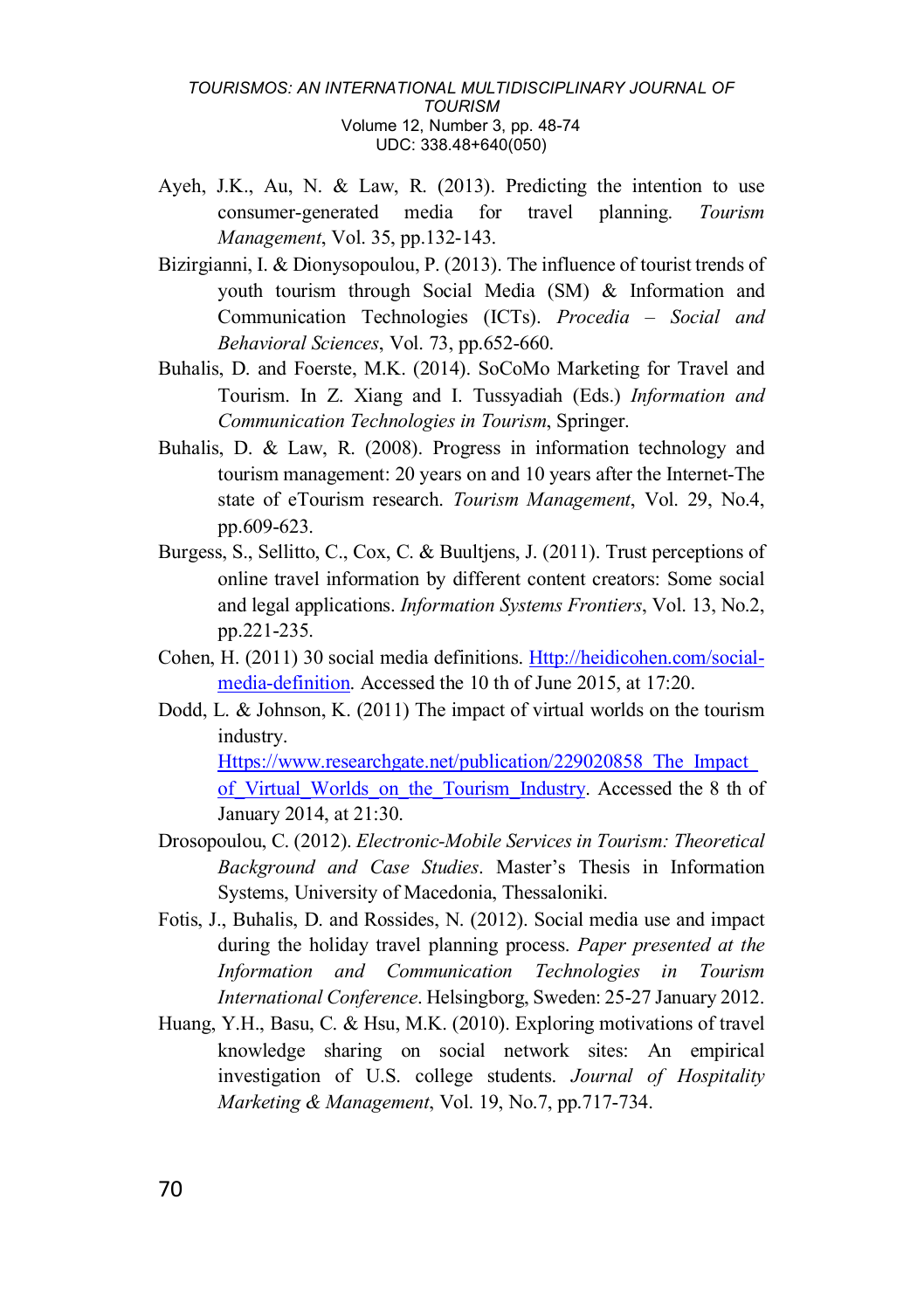- Hudson, S. & Thal, K. (2013). The impact of social media on the consumer decision process: Implications for tourism marketing. *Journal of Travel & Tourism Marketing*, Vol. 30, No.1-2, pp.156-160.
- Kalala, K. (2011). *The Role of Social Media in International Marketing*. Master's Thesis in Business Administration, University of Macedonia, Thessaloniki.
- Kaplan, A.M. & Haenlein, M. (2010). Users of the world, unite! The challenges and opportunities of social media. *Business Horizon*, Vol. 53, No.1, pp.59-68.
- Kavoura, A. & Stavrianea, A. (2014). Economic and social aspects from social media's implementation as a strategic innovative marketing tool in the tourism industry. *Procedia Engineering*, Vol. 84, pp.698- 707.
- Kim, J. & Tussyadiah, I.P. (2013). Social networking and social support in tourism experience: The moderating role of online self-presentation strategies. *Journal of Travel & Tourism Marketing*, Vol. 30, No.1-2, pp.78-92.
- Lab42.com (2012) Techie Traveler. Http://blog.lab42.com/techie-traveler. Accessed the 21 st of May 2015, at 10:45.
- Lange-Faria, W. & Elliot, S. (2012). Understanding the role of social media in destination marketing. *Tourismos: An Interrnational Multidisciplinary Journal of Tourism*, Vol. 7, No.1, pp.193-211.
- Lee, S.W. (2011). To tweet or not to tweet: An exploratory study of meeting professionals' attitudes toward applying social media for meeting session. *Journal of Convention & Event Tourism*, Vol. 12, No.4, pp.271-289.
- Leung, D., Law, R., van Hoof, H. & Buhalis, D. (2013). Social media in tourism and hospitality: A literature review. *Journal of Travel & Tourism Marketing*, Vol. 30, No.1-2, pp.3-22.
- Lo, I.S., McKercher, B., Lo, A., Cheung, C. & Law, R. (2011). Tourism and online photography. *Tourism Management*, Vol. 32, No.4, pp.725- 731.
- Milano, R., Baggio, R. & Piattelli, R. (2011). The effects of online social media on tourism websites. *Paper presented at the18th International Conference on Information Technology and Travel & Tourism ENTER*. Innsbruck, Austria: 26-28 January 2011.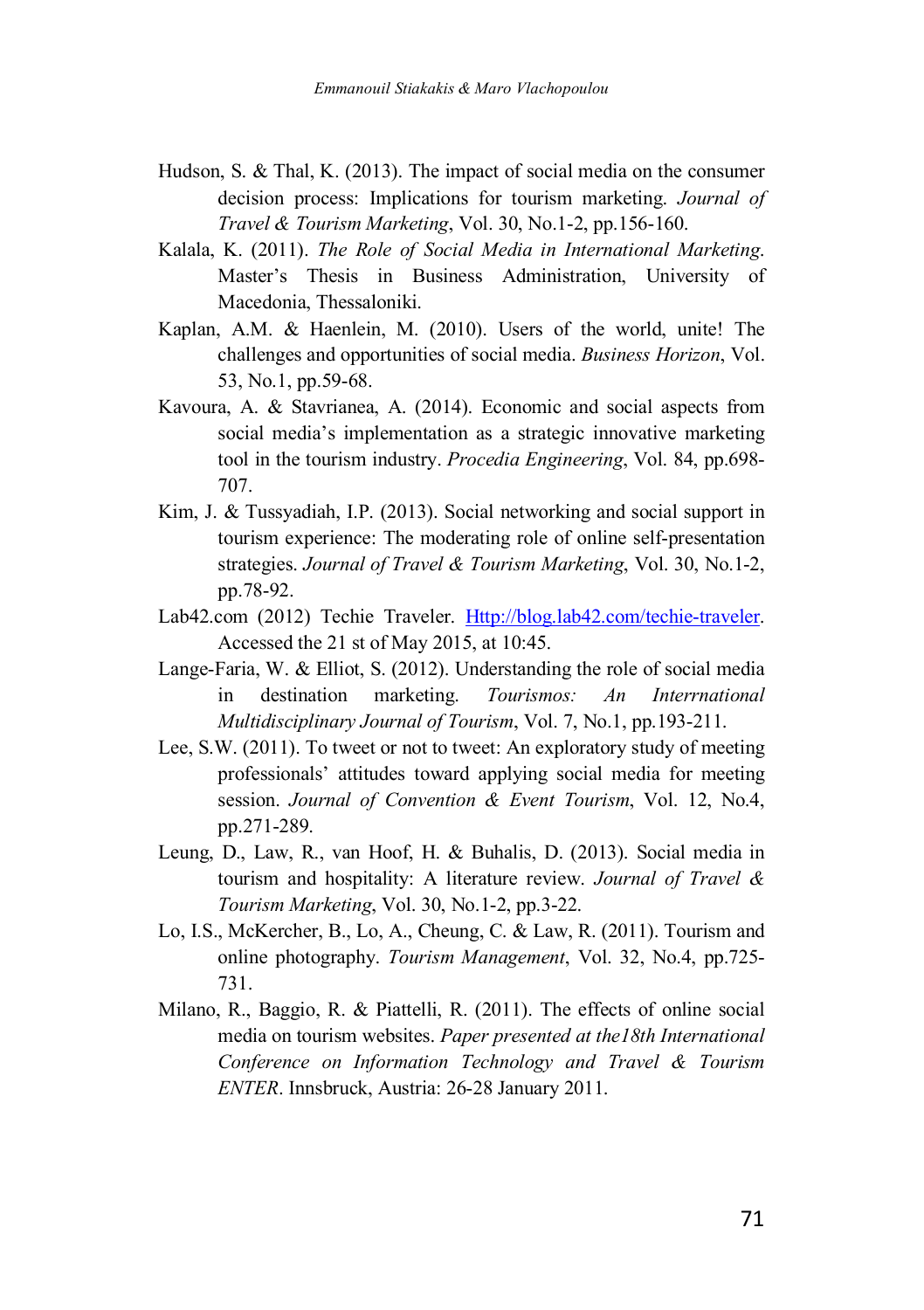- Munar, A.M. & Jacobsen, J.K.S. (2013). Trust and involvement in tourism social media and web-based travel information sources. *Scandinavian Journal of Hospitality and Tourism*, Vol. 13, No.1, pp.1-19.
- Munar, A.M. & Jacobsen, J.K.S. (2014). Motivations for sharing tourism experiences through social media. *Tourism Management*, Vol. 43, pp.46-54.
- Murphy, H.C., Gil, E.A.C. & Schegg, R. (2010). An investigation of motivation to share online content by young travelers – Why and where. *Paper presented at the International Conference on Information and Communication Technologies in Tourism*. Lugano, Switzerland: 10-12 February 2010.
- Nusair, K., Erdem, M., Okumus, F. and Bilgihan, A. (2012). Users' attitudes toward online social networks in travel. In M. Sigala, E. Christou and U. Gretzel (Eds.) *Social Media in Travel, Tourism and Hospitality: Theory, Practice and Cases*, Ashgate Publishing.
- Parra-López, E., Bulchand-Gidumal, J., Gutiérrez-Taño, D. & Díaz-Armas, R. (2011). Intentions to use social media in organizing and taking vacation trips. *Computers in Human Behavior*, Vol. 27, No.2, pp.640- 654.
- Parra-López, E., Gutiérrez-Taño, D., Díaz-Armas, R. and Bulchand-Gidumal, J. (2012). Travellers 2.0: Motivation, opportunity and ability to use social media. In M. Sigala, E. Christou and U. Gretzel (Eds.) *Social Media in Travel, Tourism and Hospitality: Theory, Practice and Cases*, Ashgate Publishing.
- Santos, S. (2012) Social media and the tourism industry statistics. Http://www.stikkymedia.com/blog/2012-social-media-and-tourismindustry-statistics. Accessed the 21 st of May 2015, at 11:30.
- Senders, A., Govers, R. & Neuts, B. (2013). Social media affecting tour operators' customer loyalty. *Journal of Travel & Tourism Marketing*, Vol. 30, No.1-2, pp.41-57.
- Simms, A. (2012). Online user-generated content for travel planning Different for different kinds of trips?. *E-review of Tourism Research*, Vol. 10, No.3, pp.1-10.
- Sotiriadis, M. & Zyl, C. (2013). Electronic word-of-mouth and online reviews in tourism services: The use of Twitter by tourists. *Electronic Commerce Research*, Vol. 13, No.1, pp.103-124.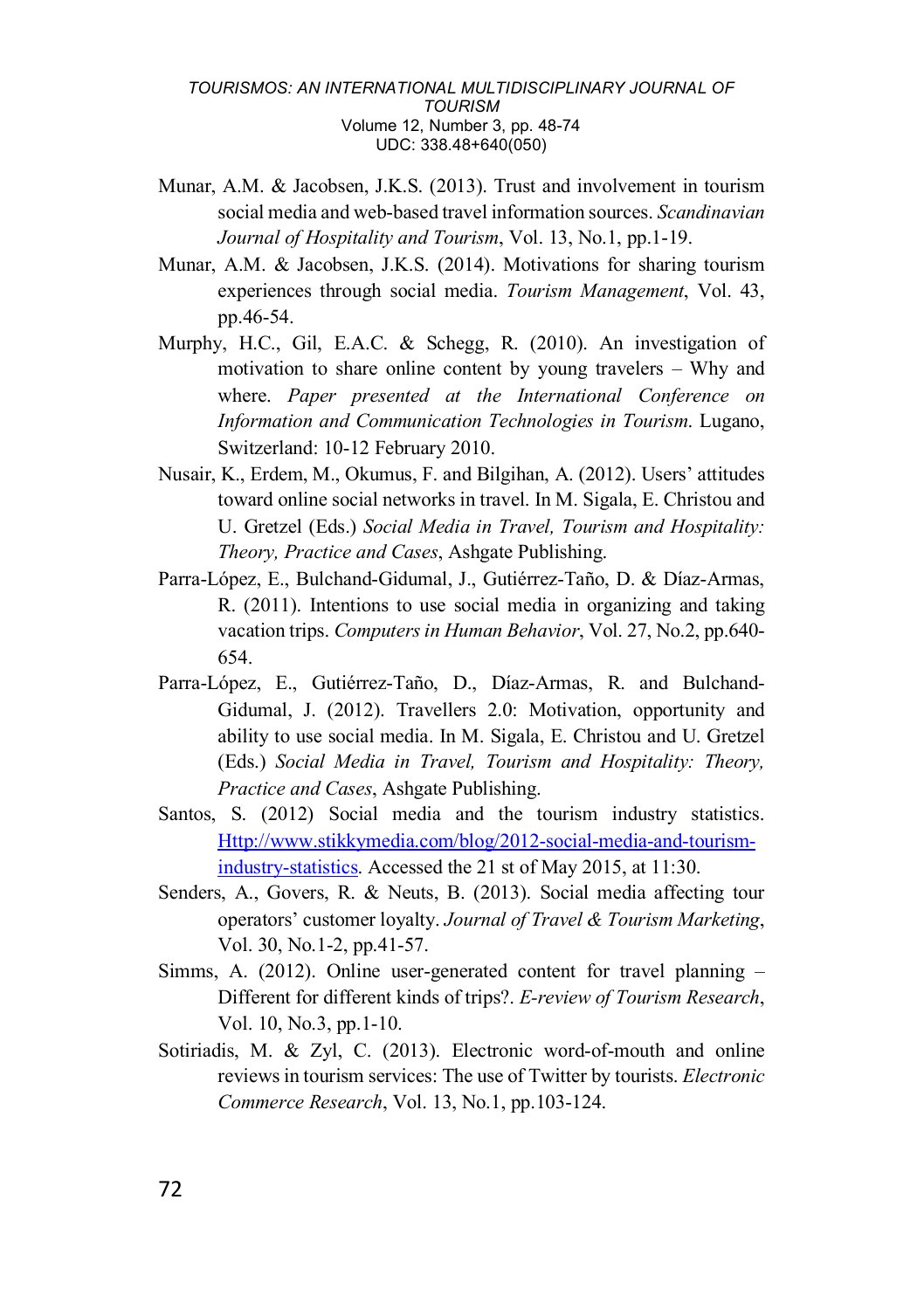- Sparks, B.A. & Browning, V. (2011). The impact of online reviews on hotel booking intentions and perception of trust. *Tourism Management*, Vol. 32, No.6, pp.1310-1323.
- Tussyadiah, I., Park, S. & Fesenmaier, D.R. (2011). Assessing the effectiveness of consumer narratives for destination marketing. *Journal of Hospitality & Tourism Research*, Vol. 35, No.1, pp.64-78.
- Volo, S. (2010). Bloggers' reported tourist experiences: Their utility as a tourism data source and their effect on prospective tourists. *Journal of Vacation Marketing*, Vol. 16, No.4, pp.297-311.
- Wilson, A., Murphy, H. & Cambra Fierro, J. (2012). Hospitality and travel: The nature and implications of user-generated content. *Cornell Hospitality Quarterly*, Vol. 53, No.3, pp.220-228.
- Xiang, Z. & Gretzel, U. (2010). Role of social media in online travel information search. *Tourism Management*, Vol. 31, No.2, pp.179- 188.
- Xiang, Z., Wang, D., O'Leary, J.T. & Fesenmaier, D.R. (2015). Adapting to the Internet: Trends in travelers' use of the Web for trip planning. *Journal of Travel Research*, Vol. 54, No.4, pp.511-527.
- Ye, Q., Law, R., Gu, B. & Chen, W. (2011). The influence of user-generated content on traveler behavior: An empirical investigation on the effects of e-word-of-mouth to hotel online bookings. *Computers in Human Behavior*, Vol. 27, No.2, pp.634-639.
- Yoo, K.H. & Gretzel, U. (2010). Antecedents and impacts of trust in travel related consumer-generated media. *Information Technology & Tourism*, Vol. 12, No.2, pp.139-152.
- Yoo, K.H. & Gretzel, U. (2011). Influence of personality on travel-related consumer-generated media creation. *Computers in Human Behavior*, Vol. 27, No.2, pp.609-621.
- Yoo, K.H. and Gretzel, U. (2012). Use and creation of social media by travellers. In M. Sigala, E. Christou and U. Gretzel (Eds.) *Social Media in Travel, Tourism and Hospitality: Theory, Practice and Cases*, Ashgate Publishing.
- Zehrer, A., Crotts, J.C. & Magnini, V.P. (2011). The perceived usefulness of blog postings: An extension of the expectancy-disconfirmation paradigm. *Tourism Management*, Vol. 32, No.1, pp.106-113.
- Zeng, B. & Gerritsen, R. (2014). What do we know about social media in tourism? A review. *Tourism Management Perspectives*, Vol. 10, pp.27-36.